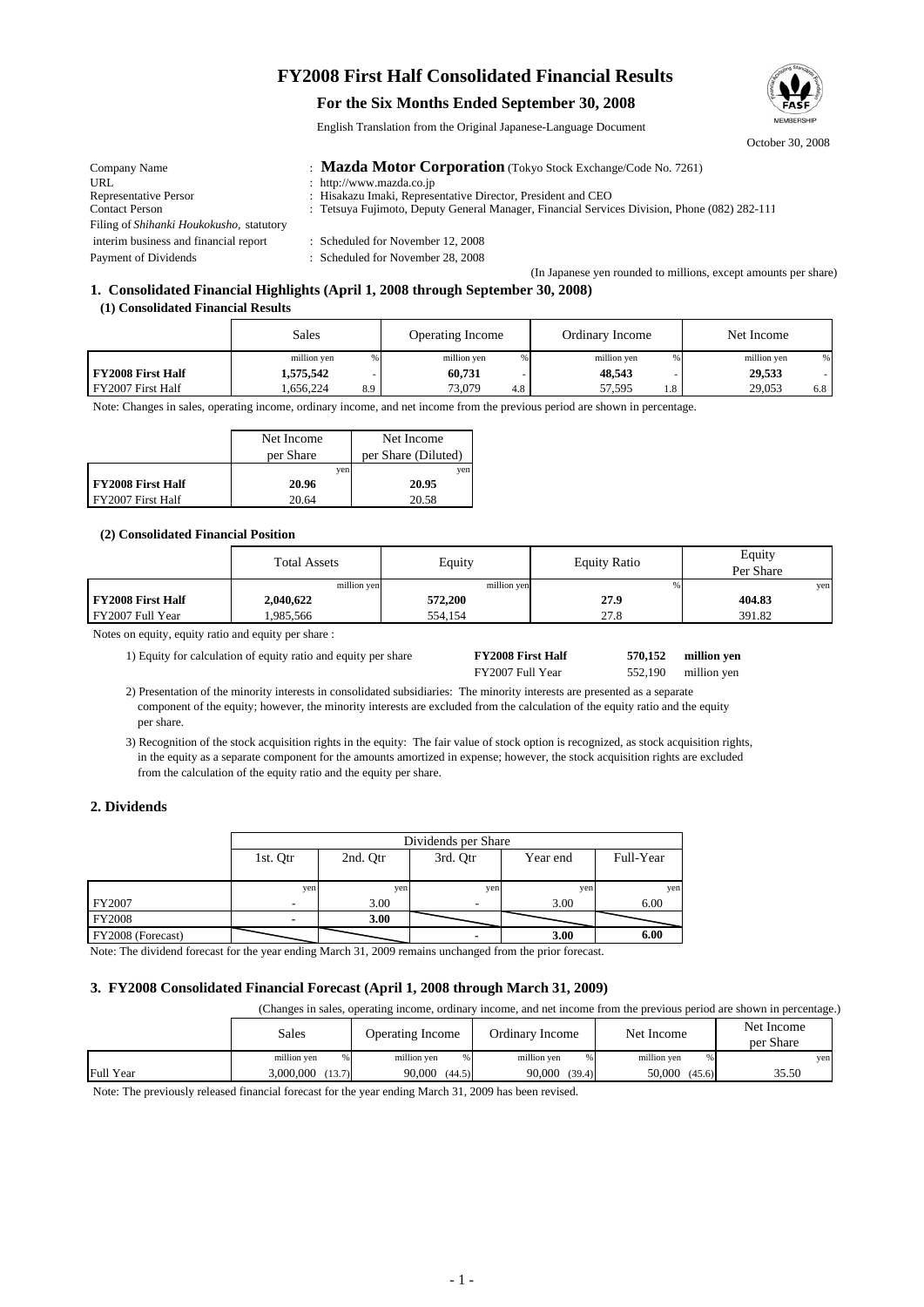### **4. Other**

 **(1) Significant Changes in Consolidation scope:** None

 **(2) Adoption of Accounting Methods Simplified for / Unique to Preparing Interim Consolidated Financial Statements:** Yes

 Note: See 4. Other in "Qualitative Discussions on Financial Information and Consolidated Financial Statements with Footnotes" on page 4 .

#### **(3) Accounting Changes in Preparing Interim Consolidated Financial Statements:**

| 1) Adoption of new accounting standards | Yes |
|-----------------------------------------|-----|
| 2) Other                                | Yes |

 Note: See 4. Other in "Qualitative Discussions on Financial Information and Consolidated Financial Statements with Footnote on pages 4 to 6.

#### **(4) Common Stock**

| 1) Shares issued (including treasury shares)            | <b>FY2008 First Half</b><br>FY2007 Full Year  | 1,418,509,399 shares<br>1,418,509,399 shares |
|---------------------------------------------------------|-----------------------------------------------|----------------------------------------------|
| 2) Treasury shares                                      | <b>FY2008 First Half</b><br>FY2007 Full Year  | 10,147,774 shares<br>9,205,707 shares        |
| 3) The average number of outstanding shares over period | <b>FY2008 First Half</b><br>FY2007 First Half | 1,408,969,248 shares<br>1,407,640,769 shares |

#### **Supplementary Information:**

#### **FY2008 Unconsolidated Financial Forecast (April 1, 2008 through March 31, 2009)**

(Changes in sales, operating income, ordinary income, and net income from the previous period are shown in percentage.)

| million yen<br>million yen<br>million yen<br>million yen<br>%.                                        | yen |
|-------------------------------------------------------------------------------------------------------|-----|
| Full Year<br>(75.9)<br>24,000<br>17.04<br>20,000<br>41.000<br>2.180,000<br>(56.3)<br>(11.5)<br>(51.7) |     |

Note: The previously released financial forecast for the year ending March 31, 2009 has been revised.

#### **Cautionary Statements with Respect to Forward-Looking Statements and Other Notes:**

The financial projection is the judgment of our management based on the information presently available. By nature, such financial projection is subject to uncertainty and a risk. Therefore, we advise against making an investment decision by solely relying on this projection. Variables that could affect the actual financial results include, but are not limited to, economic environments related to our business areas and fluctuations in yen-to-dollar and other exchange rates.

Please see 3. Qualitative Discussions on Consolidated Financial Forecasts in Qualitative Discussions on Financial Information and Consolidated Financial Statements with Footnotes on pages 3 to 4.

Commencing in the fiscal year ending March 31, 2009 (and any interim periods of the fiscal year), the Accounting Standards Board of Japan ("ASBJ") Statement No.12, *"Accounting Standard for Quarterly Financial Statements"* and the ASBJ Guidance No.14, "*Implementation Guidance for Accounting Standards for Quarterly Financial Statements"* were adopted. Also, interim financial statements are prepared in accordance with the "*Regulation for Quarterly Consolidated Financial Reporting*".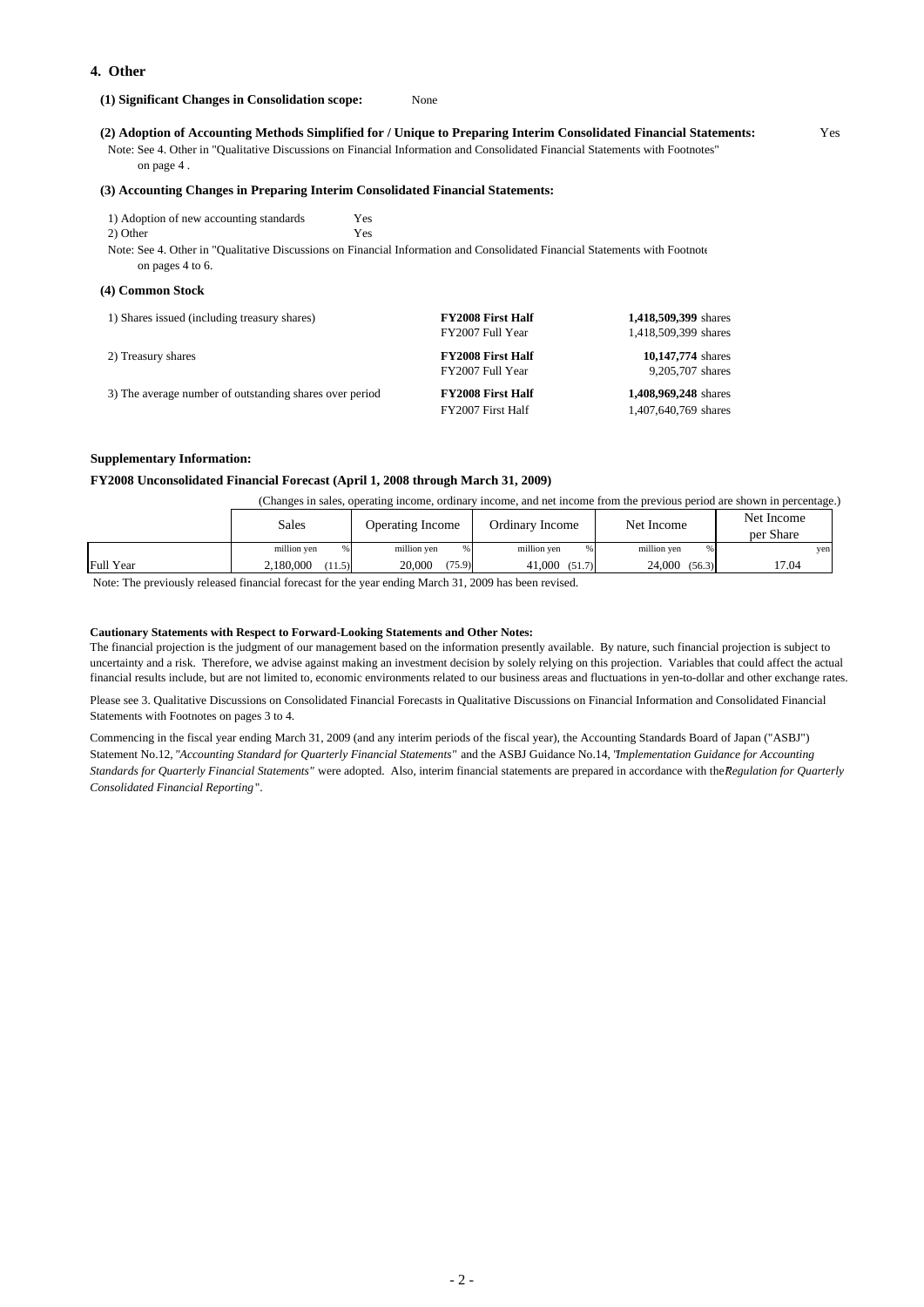# **Qualitative Discussions on Financial Information and Consolidated Financial Statements with Footnotes**

## **1. Consolidated Financial Results**

Year-to-year performance in retail volume by primary markets for the first half of FY2008 was as follows. In Japan, in spite of lower industry demands for new vehicles, retail volume remained almost flat year over year at 123,000 units primarily due to the introduction of the new Biante and the new Atenza. On the other hand, in North America, retail volume was down 6% to 200,000 units. In Europe, retail volume increased to 179,000 units or up 17% mainly due to contribution of the sales of the new Mazda2 (Demio in Japan) and CX-7. In China, retail volume increased by 53% to 63,000 units. The positive impact of Mazda6 (Atenza in Japan) was the main factor. In other areas, retail volume was up 5% to 136,000 units. As a result of these varying performances by market, the global retail volume was 701,000 units, up 6% from the same period of the prior fiscal year.

Consolidated sales for the first half of FY2008 decreased by ¥80.7 billion (down 5%) year on year to ¥1,575.5 billion. Positive impacts of increases in sales volume were more than offset by the negative impacts of yen's appreciation and changes in accounting standards. Consolidated operating income was ¥60.7 billion, a decrease of ¥ 12.4 billion (down 17%) year over year. Negative impacts of external factors such as stronger yen and price hikes of raw materials exceeded positive impacts of improvements in sales volume and mix. Operating ROS was 3.9%. The consolidated ordinary profit was down ¥9.1 billion (down 16%) to ¥48.5 billion. Consolidated net income was up ¥0.4 billion (up 2%) to ¥29.5 billion primarily due to the adoption of the accounting standards for quarterly financial statements.

Note: Commencing in the year ending March 31, 2009 (and any interim periods in the year), "*Accounting Standard for Quarterly Financial Statements*" was adopted. In the above year-over-year comparison, the financial results for the prior period are based on the financial information that was disclosed in FY2007 First Half Consolidated Financial Results released in the prior year.

### **2. Consolidated Financial Position**

As of September 30, 2008, total assets amounted to ¥2,040.6 billion, ¥55.1 billion more than the end of last fiscal year. Also, total liabilities amounted to ¥1,468.4 billion, up ¥37.0 billion from the end of last fiscal year. These increases were due to the adoption of "*Practical Solution on Unification of Accounting Policies Applied to Foreign Subsidiaries for Consolidated Financial Statements*".

Total equity increased by ¥18.0 billion to ¥572.2 billion from the end of last fiscal year. Equity ratio increased by 0.1 percentage points from the end of previous fiscal year to 27.9%.

## **3. Qualitative Discussions on Consolidated Financial Forecast**

The forecast for the year ending March 31, 2009 that was previously released on April 25, 2008 has been revised as follows. Also, the prospect of exchange rate assumption is ¥103 to the dollar and ¥152 to the Euro.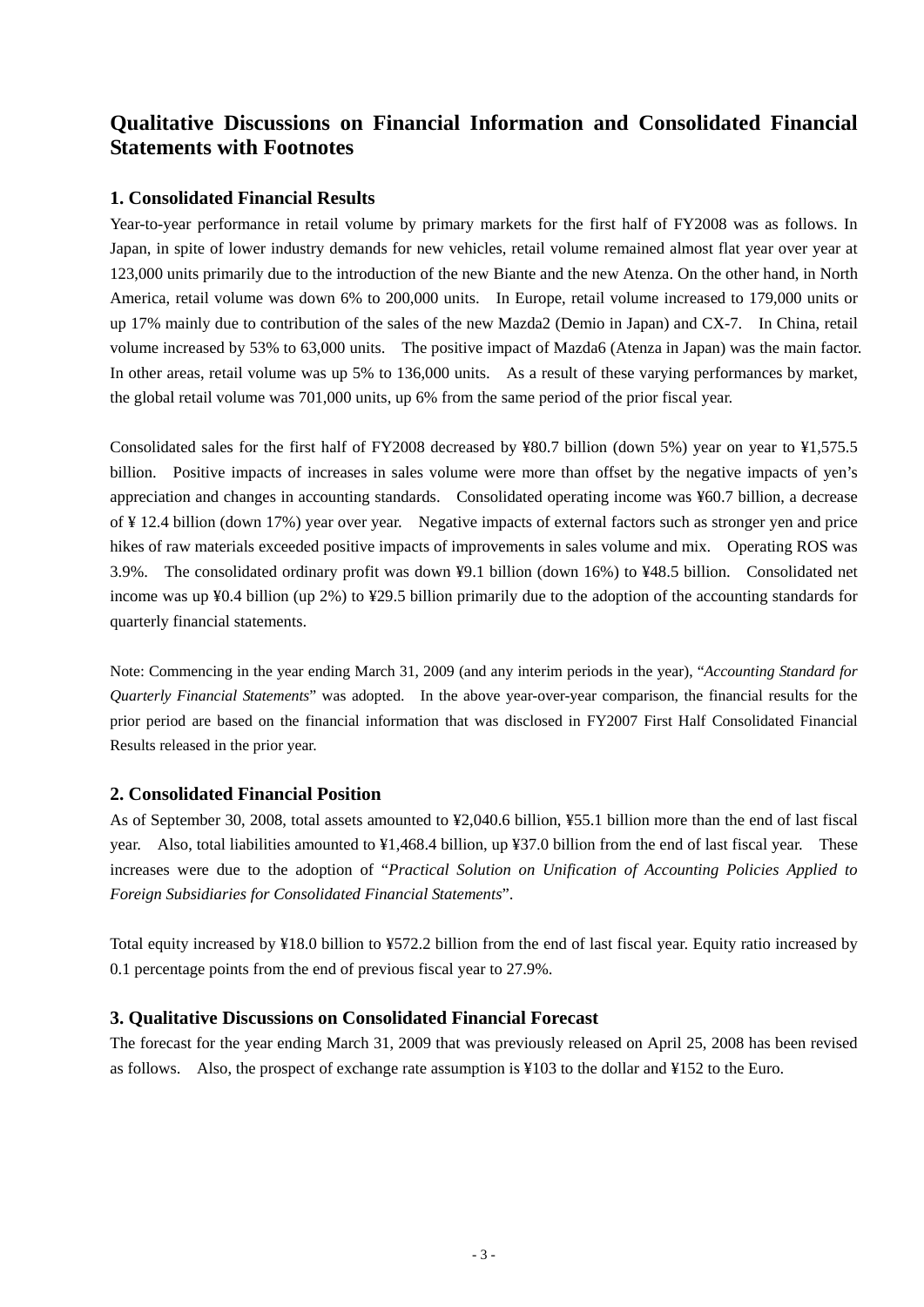| <b>Consolidated Financial Forecast</b> |                 | Compared to the |
|----------------------------------------|-----------------|-----------------|
|                                        | Full year       | prior year      |
| <b>Sales Revenue</b>                   | ¥3,000 billion  | down 13.7%      |
| <b>Operating Income</b>                | ¥90 billion     | down 44.5%      |
| Ordinary Income                        | ¥90 billion     | down 39.4%      |
| Net Income                             | ¥50 billion     | $down~45.6\%$   |
|                                        |                 |                 |
| <b>Global Sales Volume</b>             | Full year       | Compared to the |
|                                        |                 | prior year      |
| Domestic                               | 247,000 units   | down $3.4\%$    |
| North America                          | 396,000 units   | $down$ 2.4%     |
| Europe                                 | 370,000 units   | up 13.3%        |
| China                                  | 130,000 units   | up 28.7%        |
| Other                                  | 262,000 units   | down $4.4\%$    |
| Total                                  | 1,405,000 units | $up\ 3.1\%$     |

The financial projection is the judgment of our management based on the information presently available. By nature, such financial projection is subject to uncertainty and a risk. Therefore, we advise against making an investment decision by solely relying on this projection. Variables that could affect the actual financial results include, but are not limited to, economic environments related to our business areas and fluctuations in yen-to-dollar and other exchange rates.

## **4. Other**

### **1) Significant Changes in Consolidation Scope:**

None

## **2) Adoption of Accounting Methods Simplified / Unique to Preparing Interim Consolidated Financial Statements:**

- 1. Simplified accounting methods
	- Omission of physical inventory

 As of September 30, 2008, some of the consolidated subsidiaries omitted physical inventory. Instead, the balance of inventory as of September 30, 2008 was determined by a rational method to reasonably estimate it based on the information from physical inventory as of March 31, 2008.

- 2. Unique accounting methods
	- None

## **3) Accounting Changes in Preparing Interim Consolidated Financial Statements:**

## **(Accounting Standard for Quarterly Financial Statements)**

Commencing in the year ending March 31, 2009 (and any interim periods in the year), the ASBJ Statement No.12 "*Accounting Standard for Quarterly Financial Statements"* and the ASBJ Guidance No.14 "*Implementation Guidance for Accounting Standards for Quarterly Financial Statements"* have been adopted. Also, interim financial statements are prepared in accordance with "*Regulation for Quarterly Consolidated Financial Reporting*".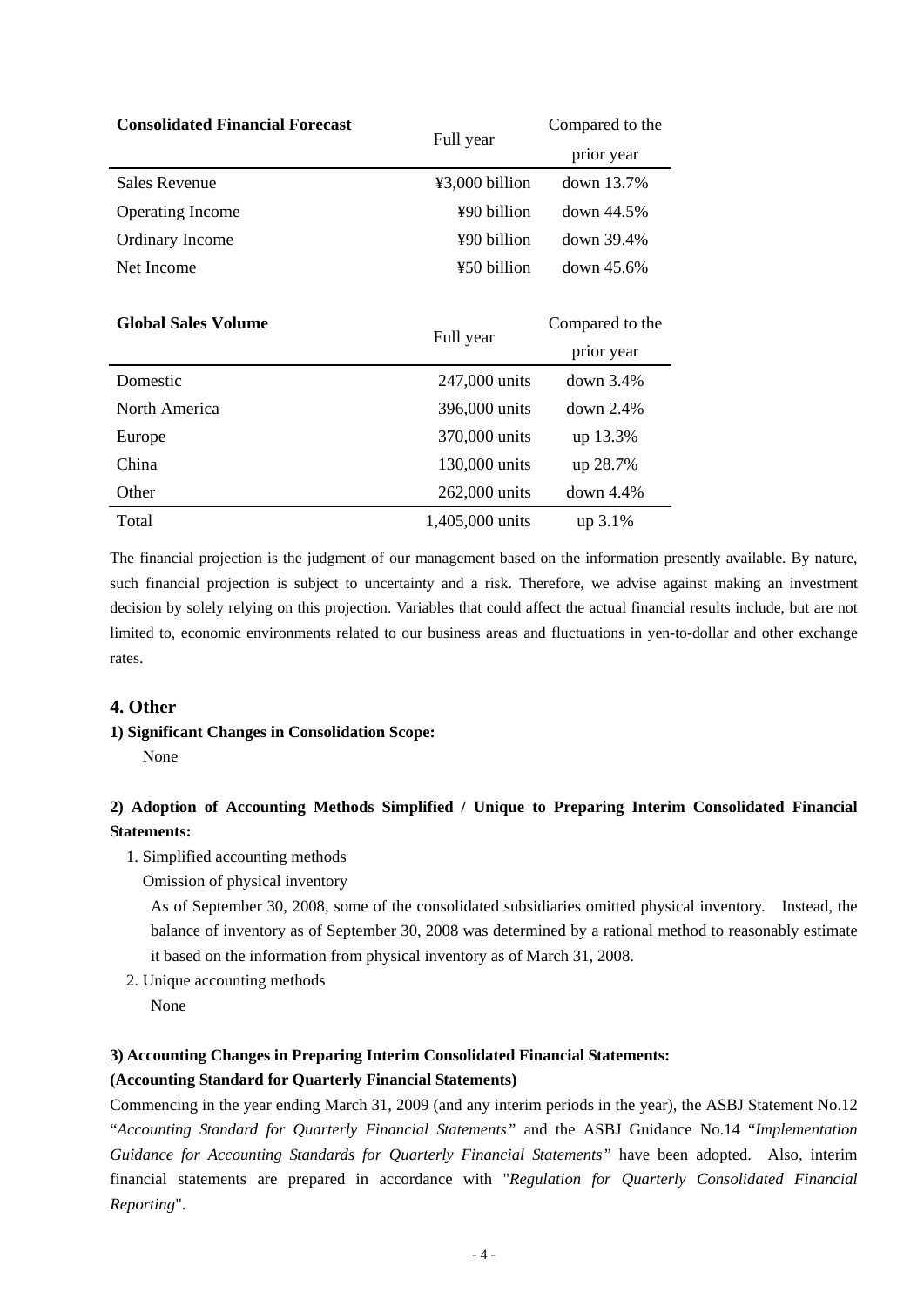## **(Practical Solution on Unification of Accounting Policies Applied to Foreign Subsidiaries for Consolidated Financial Statements)**

Commencing in the three months ended June 30, 2008, Mazda Motor Corporation (the "Company") and its consolidated overseas subsidiaries adopted the Practical Issues Task Force ("PITF") No. 18, "*Practical Solution on Unification of Accounting Policies Applied to Foreign Subsidiaries for Consolidated Financial Statements",* issued by the ASBJ on May 17, 2006, and made necessary adjustments in preparing the consolidated financial statements.

As a result of adopting the PITF No. 18, the balance of consolidated retained earnings as of April 1, 2008 was reduced by ¥1,554 million. Also, the effects of adopting the PITF No. 18 on the consolidated statement of income for the six months ended September 30, 2008 were to increase operating income by ¥1,578 million, to decrease ordinary income by ¥2,197 million, and to decrease income before income taxes by ¥2,393 million.

Also, in connection with adopting the PITF No. 18, incentive expenses of overseas consolidated subsidiaries that were recognized in selling, general and administrative expenses in the prior periods are now recognized as a reduction to net sales. For the six months ended September 30, 2008, such incentive expenses amounted to ¥66,284 million, and the effects of this change on the consolidated statement of income for the six months ended September 30, 2008 were to decrease net sales, gross profit on sales, and selling, general and administrative expenses by the amount.

Also, the effects of adopting the PITF No. 18 on segment information are discussed in the applicable section of the notes to the consolidated financial statements.

### **(Accounting Standards for Measurement of Inventories)**

Commencing in the three months ended June 30, 2008, the Company and its consolidated domestic subsidiaries adopted the ASBJ Statement No.9 "*Accounting Standards for Measurement of Inventories*" issued by the ASBJ on July 5, 2006 and changed the inventory valuation method from a cost method to a lower-of-cost-or-market method.

The effects of adopting the new standard on gross profit, operating income, ordinary income and income before income taxes in the consolidated statement of income for the six months ended September 30, 2008 were immaterial.

### **(Change in Accounting for Materials Sold to and Purchased Back from Suppliers after Fabrication)**

Through the year ended March 31, 2008, in the consolidated statement of income, the Company accounted for materials sold to suppliers for the purpose of purchasing back from them after fabrication in such a manner that the transactions were recognized in both net sales and cost of sales. Commencing in the three months ended June 30, 2008, however, the Company changed accounting for these transactions to exclude the amounts from both net sales and cost of sales. Under the previous accounting, the Company was emphasizing the contractual condition that the ownership title to the materials transfers through the transactions. However, the Company now emphasizes the substance of the transactions that the materials are purchased back after fabrication.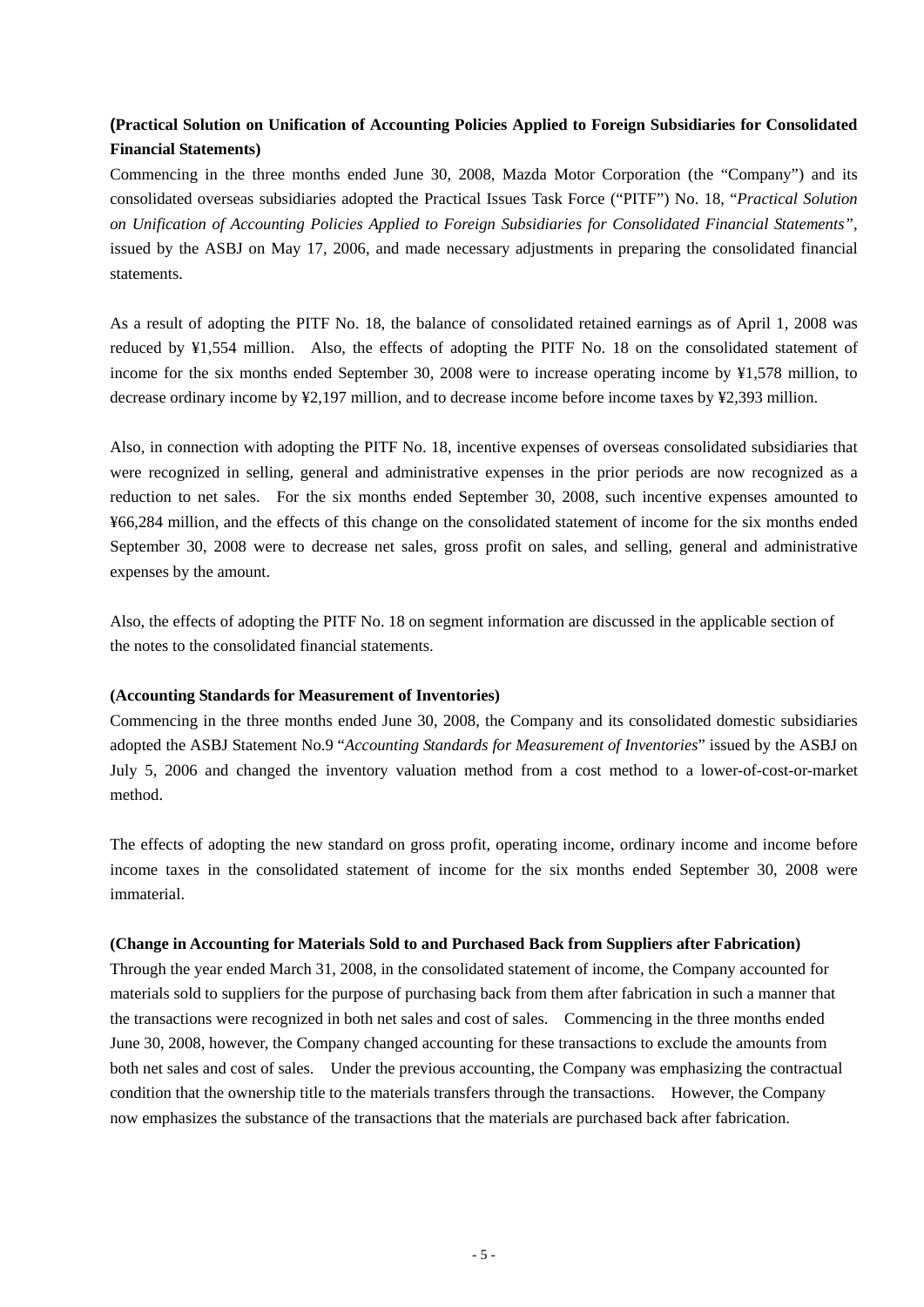The effects of this accounting change on the consolidated statement of income for the six months ended September 30, 2008 were to decrease both net sales and cost of sales by ¥92,654 million with no effects on operating income, ordinary income, and income before income taxes.

Also, the effects of this accounting change on segment information are discussed in the applicable section of the notes to the consolidated financial statements.

## **Additional Information:**

## **(Change in Useful Lives of Tangible Fixed Assets)**

On April 30, 2008, the Japanese Income Tax Law was revised to implement certain changes to useful lives of depreciable fixed assets. As a result, commencing in the three months ended June 30, 2008, the Company and its consolidated domestic subsidiaries changed the useful lives of tangible fixed assets in calculating the depreciation expenses of tangible fixed assets in accordance with the revised Japanese Income Tax Law.

The effects of this change on the consolidated statement of income for the six months ended September 30, 2008 were to decrease operating income by ¥1,123 million and to decrease ordinary income and income before income taxes by ¥1,128 million.

The effects of this change on the segment information are discussed in the applicable section of the notes to the consolidated financial statements.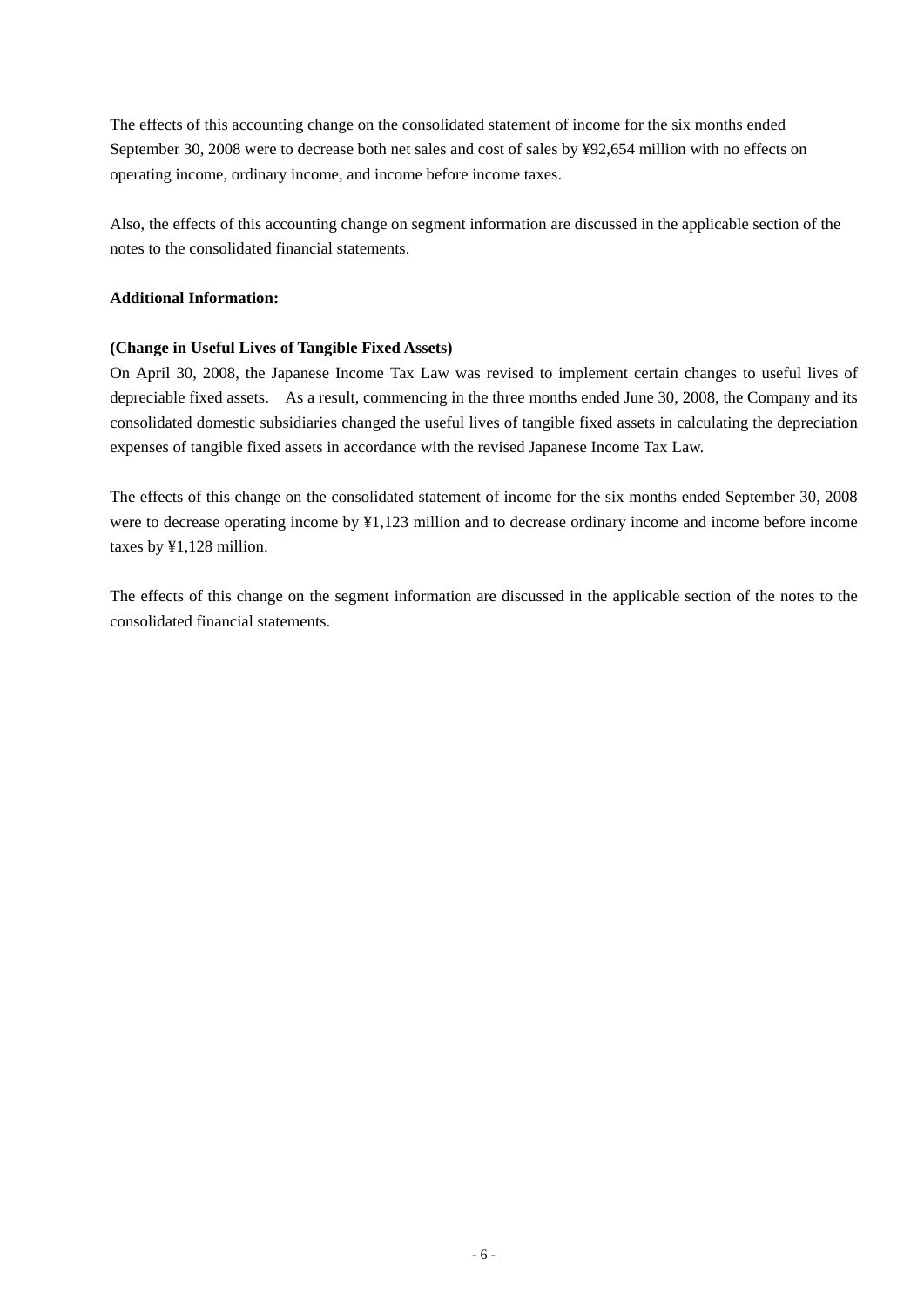# **5. Consolidated Financial Statements**

## **(1) Consolidated Balance Sheet**

 **September 30, 2008 and March 31, 2008**

|                                          | (Millions of Yen) |                           |                  |
|------------------------------------------|-------------------|---------------------------|------------------|
|                                          |                   | <b>FY2008</b>             | FY2007           |
|                                          |                   | <b>First Half</b>         | <b>Full Year</b> |
|                                          | As of             | <b>September 30, 2008</b> | March 31, 2008   |
| <b>ASSETS</b>                            |                   |                           |                  |
| <b>Current Assets:</b>                   |                   |                           |                  |
| Cash and time deposits                   |                   | 112,355                   | 120,961          |
| Trade notes and accounts receivable      |                   | 200,328                   | 201,259          |
| Securities                               |                   | 103,336                   | 103,003          |
| <b>Inventories</b>                       |                   | 293,684                   | 287,716          |
| Other                                    |                   | 225,646                   | 184,392          |
| Allowance for doubtful receivables       |                   | (1,998)                   | (2,019)          |
| Total current assets                     |                   | 933,351                   | 895,312          |
| <b>Fixed Assets:</b>                     |                   |                           |                  |
| Tangible fixed assets:                   |                   |                           |                  |
| Buildings and structures (net)           |                   | 154,557                   | 155,056          |
| Machinery and vehicles (net)             |                   | 211,432                   | 215,657          |
| Land                                     |                   | 443,381                   | 442,237          |
| Leased assets (net)                      |                   | 63,868                    | 35,285           |
| Other (net)                              |                   | 52,669                    | 50,133           |
| Total tangible fixed assets              |                   | 925,907                   | 898,368          |
| Intangible fixed assets                  |                   | 31,285                    | 33,951           |
| Investments and other fixed assets:      |                   |                           |                  |
| Investment securities                    |                   | 90,609                    | 92,658           |
| Other                                    |                   | 64,431                    | 70,214           |
| Allowance for doubtful receivables       |                   | (4,353)                   | (4,329)          |
| Investment valuation allowance           |                   | (608)                     | (608)            |
| Total investments and other fixed assets |                   | 150,079                   | 157,935          |
| Total fixed assets                       |                   | 1,107,271                 | 1,090,254        |
| <b>Total Assets</b>                      |                   | 2,040,622                 | 1,985,566        |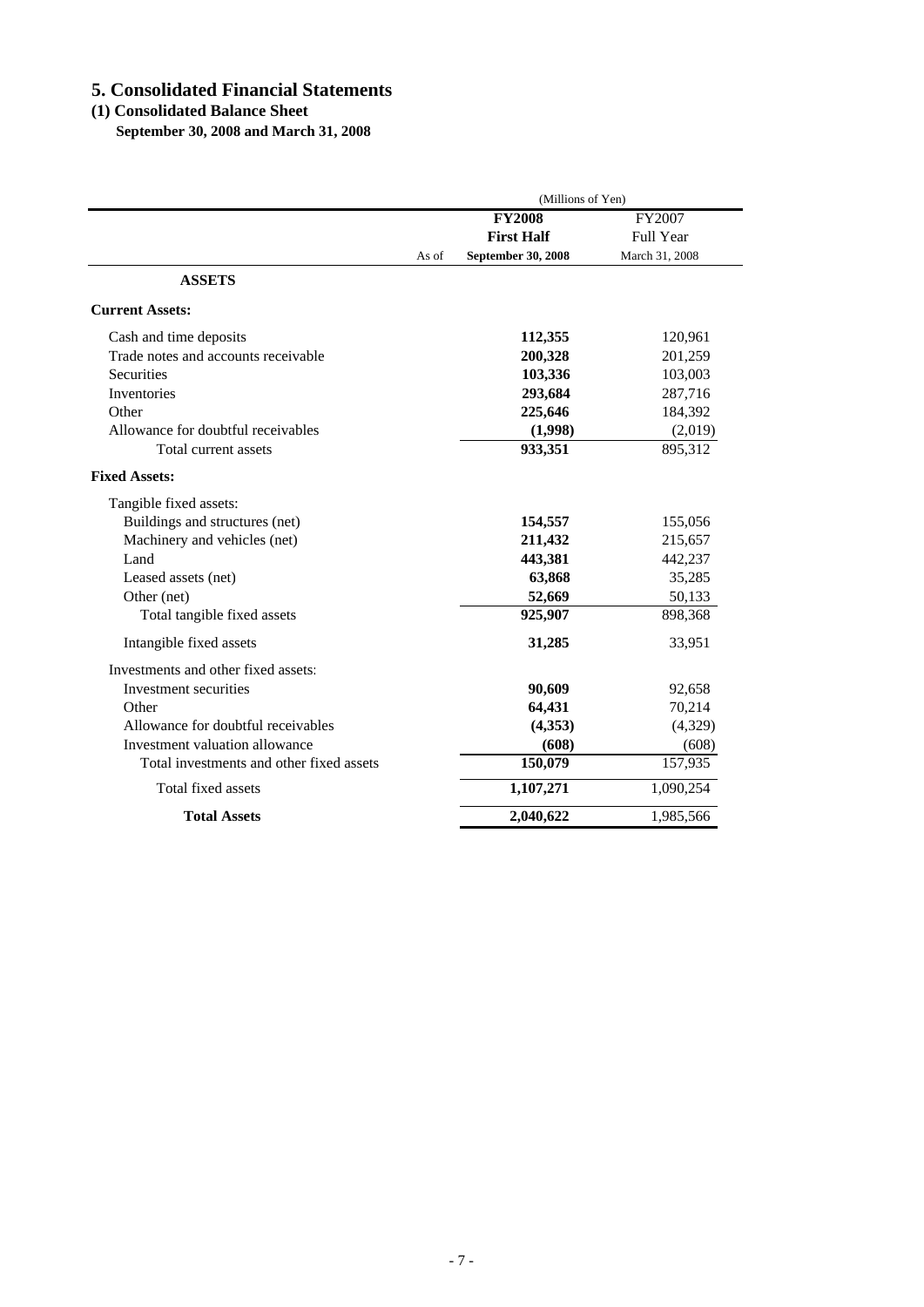| <b>FY2008</b><br>FY2007<br><b>First Half</b><br>Full Year<br>March 31, 2008<br><b>September 30, 2008</b><br>As of<br><b>LIABILITIES</b><br><b>Current Liabilities:</b><br>339,841<br>336,731<br>Trade notes and accounts payable<br>Short-term loans payable<br>117,465<br>69,851<br>Long-term loans payable due within one year<br>20,709<br>32,935<br>Bonds due within one year<br>20,000<br>20,000<br>Lease obligations<br>17,851<br>13,089<br>9,084<br>22,321<br>Income taxes payable<br>Accrued expenses<br>190,215<br>203,540<br>Reserve for warranty expenses<br>59,599<br>51,535<br>Other<br>65,472<br>94,933<br>840,236<br>844,935<br>Total current liabilities<br><b>Fixed Liabilities:</b><br>95,000<br>85,000<br><b>Bonds</b><br>Long-term loans payable<br>273,667<br>261,599<br>Lease obligations<br>45,819<br>22,505<br>Deferred tax liability related to land revaluation<br>93,738<br>93,740<br>Employees' and executive officers' severance and retirement benefits<br>97,304<br>99,844<br>Other reserves<br>522<br>631<br>Other<br>22,136<br>23,158<br>628,186<br>Total fixed liabilities<br>586,477<br><b>Total Liabilities</b><br>1,468,422<br>1,431,412<br><b>EQUITY</b><br><b>Capital and Retained Earnings:</b><br>Common stock<br>150,068<br>150,068<br>Capital surplus<br>133,762<br>133,838<br>Retained earnings<br>191,084<br>167,332<br>Treasury stock<br>(5,166)<br>(4,549)<br>469,748<br>446,689<br>Total paid-in capital and retained earnings<br><b>Valuation and Translation Adjustments:</b><br>Net unrealized gain on available-for-sale securities<br>462<br>545<br>Net gain on derivative instruments<br>10,080<br>4,158<br>Land revaluation<br>136,045<br>136,048<br>Foreign currency translation adjustments<br>(46, 051)<br>(34,090)<br>Pension adjustments recognized by an overseas consolidated subsidiar<br>(132)<br>(1,160)<br>105,501<br>100,404<br>Total valuation and translation adjustments<br>265<br>209<br><b>Stock Acquisition Rights</b><br><b>Minority Interests in Consolidated Subsidiaries</b><br>1,783<br>1,755<br>572,200<br>554,154<br><b>Total Equity</b><br>2,040,622<br>1,985,566<br><b>Total Liabilities and Equity</b> | (Millions of Yen) |  |
|-------------------------------------------------------------------------------------------------------------------------------------------------------------------------------------------------------------------------------------------------------------------------------------------------------------------------------------------------------------------------------------------------------------------------------------------------------------------------------------------------------------------------------------------------------------------------------------------------------------------------------------------------------------------------------------------------------------------------------------------------------------------------------------------------------------------------------------------------------------------------------------------------------------------------------------------------------------------------------------------------------------------------------------------------------------------------------------------------------------------------------------------------------------------------------------------------------------------------------------------------------------------------------------------------------------------------------------------------------------------------------------------------------------------------------------------------------------------------------------------------------------------------------------------------------------------------------------------------------------------------------------------------------------------------------------------------------------------------------------------------------------------------------------------------------------------------------------------------------------------------------------------------------------------------------------------------------------------------------------------------------------------------------------------------------------------------------------------------------------------------------------------------------------------------------------------|-------------------|--|
|                                                                                                                                                                                                                                                                                                                                                                                                                                                                                                                                                                                                                                                                                                                                                                                                                                                                                                                                                                                                                                                                                                                                                                                                                                                                                                                                                                                                                                                                                                                                                                                                                                                                                                                                                                                                                                                                                                                                                                                                                                                                                                                                                                                           |                   |  |
|                                                                                                                                                                                                                                                                                                                                                                                                                                                                                                                                                                                                                                                                                                                                                                                                                                                                                                                                                                                                                                                                                                                                                                                                                                                                                                                                                                                                                                                                                                                                                                                                                                                                                                                                                                                                                                                                                                                                                                                                                                                                                                                                                                                           |                   |  |
|                                                                                                                                                                                                                                                                                                                                                                                                                                                                                                                                                                                                                                                                                                                                                                                                                                                                                                                                                                                                                                                                                                                                                                                                                                                                                                                                                                                                                                                                                                                                                                                                                                                                                                                                                                                                                                                                                                                                                                                                                                                                                                                                                                                           |                   |  |
|                                                                                                                                                                                                                                                                                                                                                                                                                                                                                                                                                                                                                                                                                                                                                                                                                                                                                                                                                                                                                                                                                                                                                                                                                                                                                                                                                                                                                                                                                                                                                                                                                                                                                                                                                                                                                                                                                                                                                                                                                                                                                                                                                                                           |                   |  |
|                                                                                                                                                                                                                                                                                                                                                                                                                                                                                                                                                                                                                                                                                                                                                                                                                                                                                                                                                                                                                                                                                                                                                                                                                                                                                                                                                                                                                                                                                                                                                                                                                                                                                                                                                                                                                                                                                                                                                                                                                                                                                                                                                                                           |                   |  |
|                                                                                                                                                                                                                                                                                                                                                                                                                                                                                                                                                                                                                                                                                                                                                                                                                                                                                                                                                                                                                                                                                                                                                                                                                                                                                                                                                                                                                                                                                                                                                                                                                                                                                                                                                                                                                                                                                                                                                                                                                                                                                                                                                                                           |                   |  |
|                                                                                                                                                                                                                                                                                                                                                                                                                                                                                                                                                                                                                                                                                                                                                                                                                                                                                                                                                                                                                                                                                                                                                                                                                                                                                                                                                                                                                                                                                                                                                                                                                                                                                                                                                                                                                                                                                                                                                                                                                                                                                                                                                                                           |                   |  |
|                                                                                                                                                                                                                                                                                                                                                                                                                                                                                                                                                                                                                                                                                                                                                                                                                                                                                                                                                                                                                                                                                                                                                                                                                                                                                                                                                                                                                                                                                                                                                                                                                                                                                                                                                                                                                                                                                                                                                                                                                                                                                                                                                                                           |                   |  |
|                                                                                                                                                                                                                                                                                                                                                                                                                                                                                                                                                                                                                                                                                                                                                                                                                                                                                                                                                                                                                                                                                                                                                                                                                                                                                                                                                                                                                                                                                                                                                                                                                                                                                                                                                                                                                                                                                                                                                                                                                                                                                                                                                                                           |                   |  |
|                                                                                                                                                                                                                                                                                                                                                                                                                                                                                                                                                                                                                                                                                                                                                                                                                                                                                                                                                                                                                                                                                                                                                                                                                                                                                                                                                                                                                                                                                                                                                                                                                                                                                                                                                                                                                                                                                                                                                                                                                                                                                                                                                                                           |                   |  |
|                                                                                                                                                                                                                                                                                                                                                                                                                                                                                                                                                                                                                                                                                                                                                                                                                                                                                                                                                                                                                                                                                                                                                                                                                                                                                                                                                                                                                                                                                                                                                                                                                                                                                                                                                                                                                                                                                                                                                                                                                                                                                                                                                                                           |                   |  |
|                                                                                                                                                                                                                                                                                                                                                                                                                                                                                                                                                                                                                                                                                                                                                                                                                                                                                                                                                                                                                                                                                                                                                                                                                                                                                                                                                                                                                                                                                                                                                                                                                                                                                                                                                                                                                                                                                                                                                                                                                                                                                                                                                                                           |                   |  |
|                                                                                                                                                                                                                                                                                                                                                                                                                                                                                                                                                                                                                                                                                                                                                                                                                                                                                                                                                                                                                                                                                                                                                                                                                                                                                                                                                                                                                                                                                                                                                                                                                                                                                                                                                                                                                                                                                                                                                                                                                                                                                                                                                                                           |                   |  |
|                                                                                                                                                                                                                                                                                                                                                                                                                                                                                                                                                                                                                                                                                                                                                                                                                                                                                                                                                                                                                                                                                                                                                                                                                                                                                                                                                                                                                                                                                                                                                                                                                                                                                                                                                                                                                                                                                                                                                                                                                                                                                                                                                                                           |                   |  |
|                                                                                                                                                                                                                                                                                                                                                                                                                                                                                                                                                                                                                                                                                                                                                                                                                                                                                                                                                                                                                                                                                                                                                                                                                                                                                                                                                                                                                                                                                                                                                                                                                                                                                                                                                                                                                                                                                                                                                                                                                                                                                                                                                                                           |                   |  |
|                                                                                                                                                                                                                                                                                                                                                                                                                                                                                                                                                                                                                                                                                                                                                                                                                                                                                                                                                                                                                                                                                                                                                                                                                                                                                                                                                                                                                                                                                                                                                                                                                                                                                                                                                                                                                                                                                                                                                                                                                                                                                                                                                                                           |                   |  |
|                                                                                                                                                                                                                                                                                                                                                                                                                                                                                                                                                                                                                                                                                                                                                                                                                                                                                                                                                                                                                                                                                                                                                                                                                                                                                                                                                                                                                                                                                                                                                                                                                                                                                                                                                                                                                                                                                                                                                                                                                                                                                                                                                                                           |                   |  |
|                                                                                                                                                                                                                                                                                                                                                                                                                                                                                                                                                                                                                                                                                                                                                                                                                                                                                                                                                                                                                                                                                                                                                                                                                                                                                                                                                                                                                                                                                                                                                                                                                                                                                                                                                                                                                                                                                                                                                                                                                                                                                                                                                                                           |                   |  |
|                                                                                                                                                                                                                                                                                                                                                                                                                                                                                                                                                                                                                                                                                                                                                                                                                                                                                                                                                                                                                                                                                                                                                                                                                                                                                                                                                                                                                                                                                                                                                                                                                                                                                                                                                                                                                                                                                                                                                                                                                                                                                                                                                                                           |                   |  |
|                                                                                                                                                                                                                                                                                                                                                                                                                                                                                                                                                                                                                                                                                                                                                                                                                                                                                                                                                                                                                                                                                                                                                                                                                                                                                                                                                                                                                                                                                                                                                                                                                                                                                                                                                                                                                                                                                                                                                                                                                                                                                                                                                                                           |                   |  |
|                                                                                                                                                                                                                                                                                                                                                                                                                                                                                                                                                                                                                                                                                                                                                                                                                                                                                                                                                                                                                                                                                                                                                                                                                                                                                                                                                                                                                                                                                                                                                                                                                                                                                                                                                                                                                                                                                                                                                                                                                                                                                                                                                                                           |                   |  |
|                                                                                                                                                                                                                                                                                                                                                                                                                                                                                                                                                                                                                                                                                                                                                                                                                                                                                                                                                                                                                                                                                                                                                                                                                                                                                                                                                                                                                                                                                                                                                                                                                                                                                                                                                                                                                                                                                                                                                                                                                                                                                                                                                                                           |                   |  |
|                                                                                                                                                                                                                                                                                                                                                                                                                                                                                                                                                                                                                                                                                                                                                                                                                                                                                                                                                                                                                                                                                                                                                                                                                                                                                                                                                                                                                                                                                                                                                                                                                                                                                                                                                                                                                                                                                                                                                                                                                                                                                                                                                                                           |                   |  |
|                                                                                                                                                                                                                                                                                                                                                                                                                                                                                                                                                                                                                                                                                                                                                                                                                                                                                                                                                                                                                                                                                                                                                                                                                                                                                                                                                                                                                                                                                                                                                                                                                                                                                                                                                                                                                                                                                                                                                                                                                                                                                                                                                                                           |                   |  |
|                                                                                                                                                                                                                                                                                                                                                                                                                                                                                                                                                                                                                                                                                                                                                                                                                                                                                                                                                                                                                                                                                                                                                                                                                                                                                                                                                                                                                                                                                                                                                                                                                                                                                                                                                                                                                                                                                                                                                                                                                                                                                                                                                                                           |                   |  |
|                                                                                                                                                                                                                                                                                                                                                                                                                                                                                                                                                                                                                                                                                                                                                                                                                                                                                                                                                                                                                                                                                                                                                                                                                                                                                                                                                                                                                                                                                                                                                                                                                                                                                                                                                                                                                                                                                                                                                                                                                                                                                                                                                                                           |                   |  |
|                                                                                                                                                                                                                                                                                                                                                                                                                                                                                                                                                                                                                                                                                                                                                                                                                                                                                                                                                                                                                                                                                                                                                                                                                                                                                                                                                                                                                                                                                                                                                                                                                                                                                                                                                                                                                                                                                                                                                                                                                                                                                                                                                                                           |                   |  |
|                                                                                                                                                                                                                                                                                                                                                                                                                                                                                                                                                                                                                                                                                                                                                                                                                                                                                                                                                                                                                                                                                                                                                                                                                                                                                                                                                                                                                                                                                                                                                                                                                                                                                                                                                                                                                                                                                                                                                                                                                                                                                                                                                                                           |                   |  |
|                                                                                                                                                                                                                                                                                                                                                                                                                                                                                                                                                                                                                                                                                                                                                                                                                                                                                                                                                                                                                                                                                                                                                                                                                                                                                                                                                                                                                                                                                                                                                                                                                                                                                                                                                                                                                                                                                                                                                                                                                                                                                                                                                                                           |                   |  |
|                                                                                                                                                                                                                                                                                                                                                                                                                                                                                                                                                                                                                                                                                                                                                                                                                                                                                                                                                                                                                                                                                                                                                                                                                                                                                                                                                                                                                                                                                                                                                                                                                                                                                                                                                                                                                                                                                                                                                                                                                                                                                                                                                                                           |                   |  |
|                                                                                                                                                                                                                                                                                                                                                                                                                                                                                                                                                                                                                                                                                                                                                                                                                                                                                                                                                                                                                                                                                                                                                                                                                                                                                                                                                                                                                                                                                                                                                                                                                                                                                                                                                                                                                                                                                                                                                                                                                                                                                                                                                                                           |                   |  |
|                                                                                                                                                                                                                                                                                                                                                                                                                                                                                                                                                                                                                                                                                                                                                                                                                                                                                                                                                                                                                                                                                                                                                                                                                                                                                                                                                                                                                                                                                                                                                                                                                                                                                                                                                                                                                                                                                                                                                                                                                                                                                                                                                                                           |                   |  |
|                                                                                                                                                                                                                                                                                                                                                                                                                                                                                                                                                                                                                                                                                                                                                                                                                                                                                                                                                                                                                                                                                                                                                                                                                                                                                                                                                                                                                                                                                                                                                                                                                                                                                                                                                                                                                                                                                                                                                                                                                                                                                                                                                                                           |                   |  |
|                                                                                                                                                                                                                                                                                                                                                                                                                                                                                                                                                                                                                                                                                                                                                                                                                                                                                                                                                                                                                                                                                                                                                                                                                                                                                                                                                                                                                                                                                                                                                                                                                                                                                                                                                                                                                                                                                                                                                                                                                                                                                                                                                                                           |                   |  |
|                                                                                                                                                                                                                                                                                                                                                                                                                                                                                                                                                                                                                                                                                                                                                                                                                                                                                                                                                                                                                                                                                                                                                                                                                                                                                                                                                                                                                                                                                                                                                                                                                                                                                                                                                                                                                                                                                                                                                                                                                                                                                                                                                                                           |                   |  |
|                                                                                                                                                                                                                                                                                                                                                                                                                                                                                                                                                                                                                                                                                                                                                                                                                                                                                                                                                                                                                                                                                                                                                                                                                                                                                                                                                                                                                                                                                                                                                                                                                                                                                                                                                                                                                                                                                                                                                                                                                                                                                                                                                                                           |                   |  |
|                                                                                                                                                                                                                                                                                                                                                                                                                                                                                                                                                                                                                                                                                                                                                                                                                                                                                                                                                                                                                                                                                                                                                                                                                                                                                                                                                                                                                                                                                                                                                                                                                                                                                                                                                                                                                                                                                                                                                                                                                                                                                                                                                                                           |                   |  |
|                                                                                                                                                                                                                                                                                                                                                                                                                                                                                                                                                                                                                                                                                                                                                                                                                                                                                                                                                                                                                                                                                                                                                                                                                                                                                                                                                                                                                                                                                                                                                                                                                                                                                                                                                                                                                                                                                                                                                                                                                                                                                                                                                                                           |                   |  |
|                                                                                                                                                                                                                                                                                                                                                                                                                                                                                                                                                                                                                                                                                                                                                                                                                                                                                                                                                                                                                                                                                                                                                                                                                                                                                                                                                                                                                                                                                                                                                                                                                                                                                                                                                                                                                                                                                                                                                                                                                                                                                                                                                                                           |                   |  |
|                                                                                                                                                                                                                                                                                                                                                                                                                                                                                                                                                                                                                                                                                                                                                                                                                                                                                                                                                                                                                                                                                                                                                                                                                                                                                                                                                                                                                                                                                                                                                                                                                                                                                                                                                                                                                                                                                                                                                                                                                                                                                                                                                                                           |                   |  |
|                                                                                                                                                                                                                                                                                                                                                                                                                                                                                                                                                                                                                                                                                                                                                                                                                                                                                                                                                                                                                                                                                                                                                                                                                                                                                                                                                                                                                                                                                                                                                                                                                                                                                                                                                                                                                                                                                                                                                                                                                                                                                                                                                                                           |                   |  |
|                                                                                                                                                                                                                                                                                                                                                                                                                                                                                                                                                                                                                                                                                                                                                                                                                                                                                                                                                                                                                                                                                                                                                                                                                                                                                                                                                                                                                                                                                                                                                                                                                                                                                                                                                                                                                                                                                                                                                                                                                                                                                                                                                                                           |                   |  |
|                                                                                                                                                                                                                                                                                                                                                                                                                                                                                                                                                                                                                                                                                                                                                                                                                                                                                                                                                                                                                                                                                                                                                                                                                                                                                                                                                                                                                                                                                                                                                                                                                                                                                                                                                                                                                                                                                                                                                                                                                                                                                                                                                                                           |                   |  |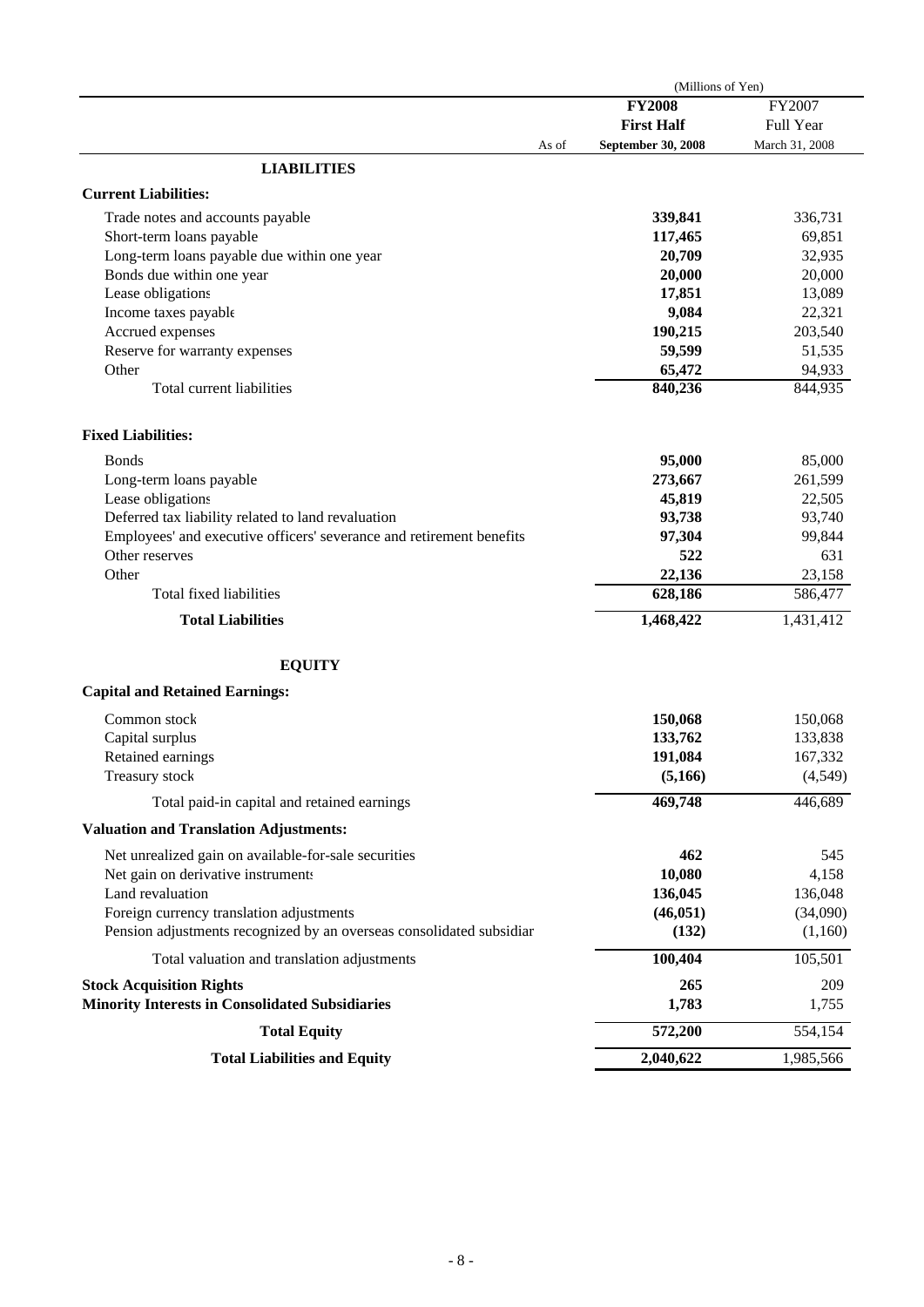# **(2) Consolidated Statement of Income**

# **For the period ended September 30, 2008**

| <b>FY2008</b><br><b>First Half</b><br>Ended September 30, 2008<br>1,575,542<br>1,183,302<br>392,240<br>Gross profit on sales<br>331,509<br>60,731<br><b>Operating income</b><br>Interest income<br>2,075<br>Equity in net income of unconsolidated subsidiaries and affiliates<br>6,288<br>Other<br>2,669<br>Total<br>11,032<br>7,467<br>Interest expense<br>10,606<br>Foreign exchange loss<br>5,147<br>Other<br>23,220<br>Total<br>48,543<br><b>Ordinary income</b><br>Profit on sale of tangible fixed assets<br>114<br>257<br>Compensation for the exercise of eminent domain<br>Other<br>18<br>Total<br>389<br>Loss on retirement and sale of tangible fixed assets<br>1,121<br>1,008<br>Loss on impairment of fixed assets<br>Total<br>2,129<br>Income before income taxes<br>46,803<br>Current<br>11,325<br>Deferred<br>5,888<br>Total<br>17,213<br>57<br>Net income<br>29,533 |                                                 | (Millions of Yen) |
|---------------------------------------------------------------------------------------------------------------------------------------------------------------------------------------------------------------------------------------------------------------------------------------------------------------------------------------------------------------------------------------------------------------------------------------------------------------------------------------------------------------------------------------------------------------------------------------------------------------------------------------------------------------------------------------------------------------------------------------------------------------------------------------------------------------------------------------------------------------------------------------|-------------------------------------------------|-------------------|
|                                                                                                                                                                                                                                                                                                                                                                                                                                                                                                                                                                                                                                                                                                                                                                                                                                                                                       |                                                 |                   |
|                                                                                                                                                                                                                                                                                                                                                                                                                                                                                                                                                                                                                                                                                                                                                                                                                                                                                       |                                                 |                   |
|                                                                                                                                                                                                                                                                                                                                                                                                                                                                                                                                                                                                                                                                                                                                                                                                                                                                                       |                                                 |                   |
|                                                                                                                                                                                                                                                                                                                                                                                                                                                                                                                                                                                                                                                                                                                                                                                                                                                                                       | Net sales                                       |                   |
|                                                                                                                                                                                                                                                                                                                                                                                                                                                                                                                                                                                                                                                                                                                                                                                                                                                                                       | Costs of sales                                  |                   |
|                                                                                                                                                                                                                                                                                                                                                                                                                                                                                                                                                                                                                                                                                                                                                                                                                                                                                       |                                                 |                   |
|                                                                                                                                                                                                                                                                                                                                                                                                                                                                                                                                                                                                                                                                                                                                                                                                                                                                                       | Selling, general and administrative expenses    |                   |
|                                                                                                                                                                                                                                                                                                                                                                                                                                                                                                                                                                                                                                                                                                                                                                                                                                                                                       |                                                 |                   |
|                                                                                                                                                                                                                                                                                                                                                                                                                                                                                                                                                                                                                                                                                                                                                                                                                                                                                       | Non-operating income                            |                   |
|                                                                                                                                                                                                                                                                                                                                                                                                                                                                                                                                                                                                                                                                                                                                                                                                                                                                                       |                                                 |                   |
|                                                                                                                                                                                                                                                                                                                                                                                                                                                                                                                                                                                                                                                                                                                                                                                                                                                                                       |                                                 |                   |
|                                                                                                                                                                                                                                                                                                                                                                                                                                                                                                                                                                                                                                                                                                                                                                                                                                                                                       |                                                 |                   |
|                                                                                                                                                                                                                                                                                                                                                                                                                                                                                                                                                                                                                                                                                                                                                                                                                                                                                       |                                                 |                   |
|                                                                                                                                                                                                                                                                                                                                                                                                                                                                                                                                                                                                                                                                                                                                                                                                                                                                                       | Non-operating expenses                          |                   |
|                                                                                                                                                                                                                                                                                                                                                                                                                                                                                                                                                                                                                                                                                                                                                                                                                                                                                       |                                                 |                   |
|                                                                                                                                                                                                                                                                                                                                                                                                                                                                                                                                                                                                                                                                                                                                                                                                                                                                                       |                                                 |                   |
|                                                                                                                                                                                                                                                                                                                                                                                                                                                                                                                                                                                                                                                                                                                                                                                                                                                                                       |                                                 |                   |
|                                                                                                                                                                                                                                                                                                                                                                                                                                                                                                                                                                                                                                                                                                                                                                                                                                                                                       |                                                 |                   |
|                                                                                                                                                                                                                                                                                                                                                                                                                                                                                                                                                                                                                                                                                                                                                                                                                                                                                       |                                                 |                   |
|                                                                                                                                                                                                                                                                                                                                                                                                                                                                                                                                                                                                                                                                                                                                                                                                                                                                                       | Extraordinary profits                           |                   |
|                                                                                                                                                                                                                                                                                                                                                                                                                                                                                                                                                                                                                                                                                                                                                                                                                                                                                       |                                                 |                   |
|                                                                                                                                                                                                                                                                                                                                                                                                                                                                                                                                                                                                                                                                                                                                                                                                                                                                                       |                                                 |                   |
|                                                                                                                                                                                                                                                                                                                                                                                                                                                                                                                                                                                                                                                                                                                                                                                                                                                                                       |                                                 |                   |
|                                                                                                                                                                                                                                                                                                                                                                                                                                                                                                                                                                                                                                                                                                                                                                                                                                                                                       |                                                 |                   |
|                                                                                                                                                                                                                                                                                                                                                                                                                                                                                                                                                                                                                                                                                                                                                                                                                                                                                       | <b>Extraordinary losses</b>                     |                   |
|                                                                                                                                                                                                                                                                                                                                                                                                                                                                                                                                                                                                                                                                                                                                                                                                                                                                                       |                                                 |                   |
|                                                                                                                                                                                                                                                                                                                                                                                                                                                                                                                                                                                                                                                                                                                                                                                                                                                                                       |                                                 |                   |
|                                                                                                                                                                                                                                                                                                                                                                                                                                                                                                                                                                                                                                                                                                                                                                                                                                                                                       |                                                 |                   |
|                                                                                                                                                                                                                                                                                                                                                                                                                                                                                                                                                                                                                                                                                                                                                                                                                                                                                       |                                                 |                   |
|                                                                                                                                                                                                                                                                                                                                                                                                                                                                                                                                                                                                                                                                                                                                                                                                                                                                                       | Income taxes                                    |                   |
|                                                                                                                                                                                                                                                                                                                                                                                                                                                                                                                                                                                                                                                                                                                                                                                                                                                                                       |                                                 |                   |
|                                                                                                                                                                                                                                                                                                                                                                                                                                                                                                                                                                                                                                                                                                                                                                                                                                                                                       |                                                 |                   |
|                                                                                                                                                                                                                                                                                                                                                                                                                                                                                                                                                                                                                                                                                                                                                                                                                                                                                       |                                                 |                   |
|                                                                                                                                                                                                                                                                                                                                                                                                                                                                                                                                                                                                                                                                                                                                                                                                                                                                                       | Minority interests of consolidated subsidiaries |                   |
|                                                                                                                                                                                                                                                                                                                                                                                                                                                                                                                                                                                                                                                                                                                                                                                                                                                                                       |                                                 |                   |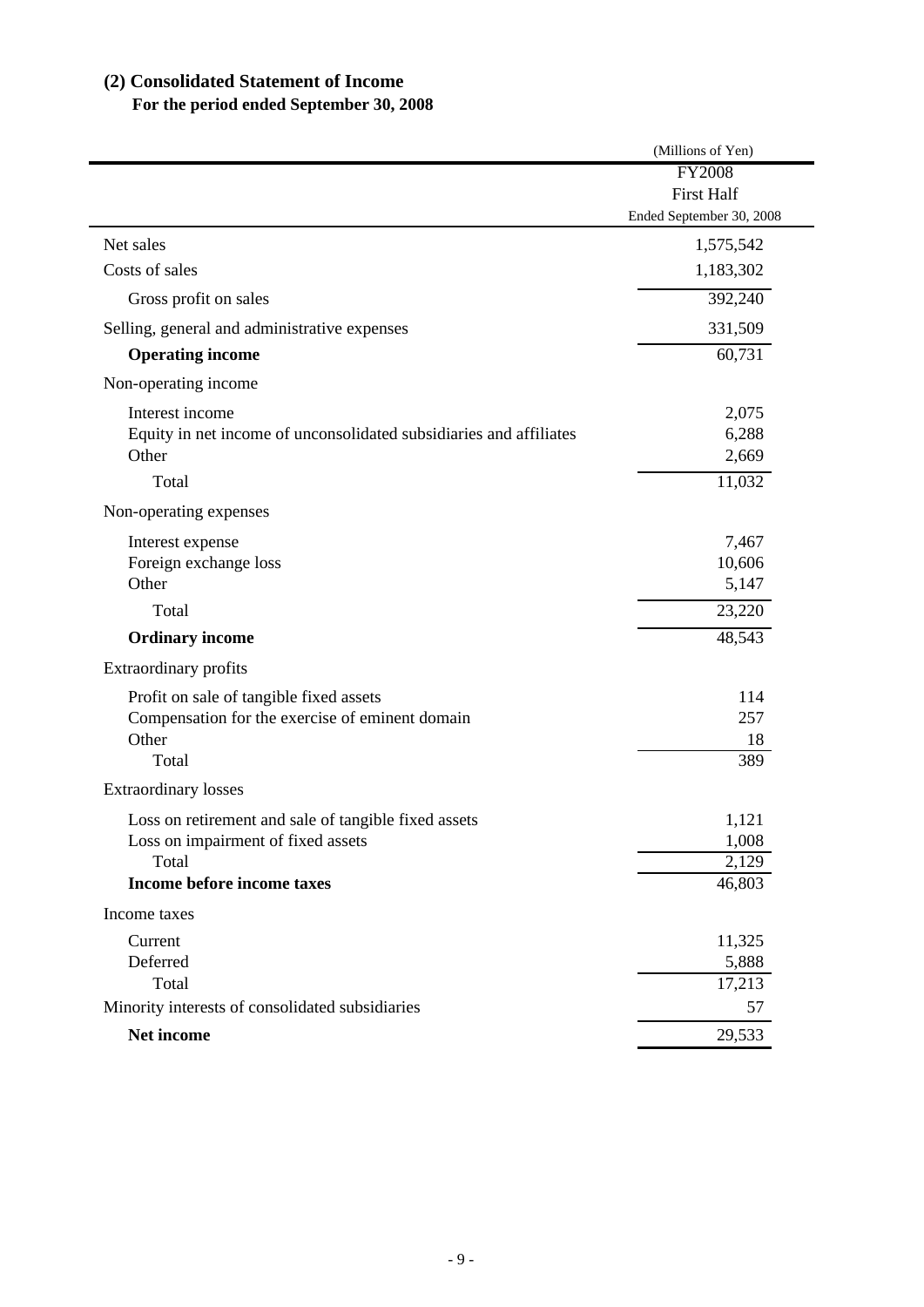## **(3) Consolidated Statement of Cash Flows**

 **For the period ended September 30, 2008**

|                                                                                         | (Millions of Yen)        |
|-----------------------------------------------------------------------------------------|--------------------------|
|                                                                                         | <b>FY2008</b>            |
|                                                                                         | <b>First Half</b>        |
|                                                                                         | Ended September 30, 2008 |
| Cash flows from operating activities:                                                   |                          |
| Income before income taxes                                                              | 46,803                   |
| Adjustments to reconcile income before income taxes to net cash                         |                          |
| provided by operating activities:                                                       |                          |
| Depreciation and amortization                                                           | 37,933                   |
| Loss on impairment of fixed assets                                                      | 1,008                    |
| Allowance for doubtful receivables                                                      | 7                        |
| Reserve for warranty expenses                                                           | 8,064                    |
| Employees' and executive officers' severance and retirement benefits                    | (3,984)                  |
| Interest and dividend income                                                            | (2,229)                  |
| Interest expense                                                                        | 7,467                    |
| Equity in net income of unconsolidated subsidiaries and affiliates                      | (6, 288)                 |
| Loss/(gain) on retirement and sale of tangible fixed assets                             | 750                      |
| Loss/(gain) on sale of investment securities                                            | (17)                     |
| Decrease/(increase) in trade notes and accounts receivable                              | (4,525)                  |
| Decrease/(increase) in inventories                                                      | (6,218)                  |
| Increase/(decrease) in trade notes and accounts payable                                 | (2, 138)                 |
| Increase/(decrease) in other current liabilities                                        | (31, 402)                |
| Other                                                                                   | (5,790)                  |
| Subtotal                                                                                | 39,441                   |
| Interest and dividends received                                                         | 6,389                    |
| Interest paid                                                                           | (7, 531)                 |
| Income taxes paid                                                                       | (25,315)                 |
| Net cash provided by operating activities                                               | 12,984                   |
| Cash flows from investing activities:                                                   |                          |
| Purchase of investment securities                                                       | (7,105)                  |
| Sale of investment securities                                                           | 43                       |
| Acquisition of tangible fixed assets                                                    | (29, 015)                |
| Proceeds from sale of tangible fixed assets                                             | 4,239                    |
| Decrease/(increase) in short-term loans receivable                                      | (3)                      |
| Long-term loans receivable made                                                         | (286)                    |
| Collections of long-term loans receivable                                               | 184                      |
| Other                                                                                   | (3,284)                  |
| Net cash used in investing activities                                                   | (35, 227)                |
| <b>Cash flows from financing activities:</b>                                            |                          |
| Increase/(decrease) in short-term loans payable                                         | 11,334                   |
| Proceeds from long-term loans payable                                                   | 29,000                   |
| Repayment of long-term loans payable                                                    | (29, 159)                |
| Proceeds from issuance of bonds                                                         | 10,000                   |
| Proceeds from sale and leaseback transactions                                           | 3,149                    |
| Payment of lease obligations                                                            | (9,782)                  |
| Cash dividends paid                                                                     | (4,228)                  |
| Cash dividends paid to minority shareholders                                            | (27)                     |
| Other                                                                                   | (978)                    |
| Net cash provided by financing activities                                               | 9,309                    |
| Effects of exchange rate fluctuations on cash and cash equivalents                      | (732)                    |
| Net decrease in cash and cash equivalents                                               | (13,666)                 |
| Cash and cash equivalents at beginning of the period                                    | 223,894                  |
| Increase in cash and cash equivalents due to additional subsidiaries newly consolidated | 5,438                    |
| Cash and cash equivalents at end of the period                                          | $\overline{215,}666$     |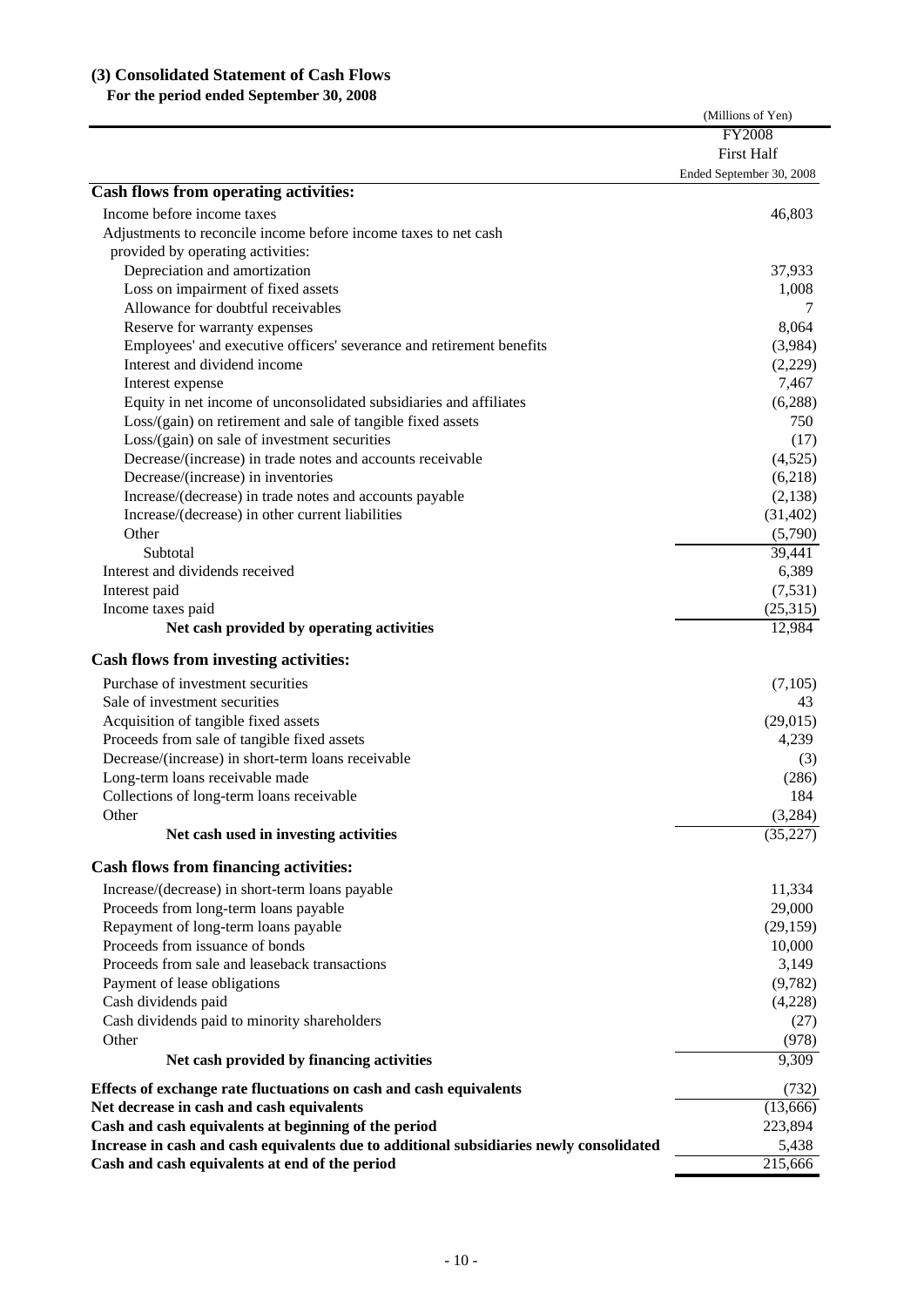Commencing in the year ending March 31, 2009 (and any interim periods in the year), the ASBJ Statement No.12, "*Accounting Standard for Quarterly Financial Statements"* , and the ASBJ Guidance No.14, "*Implementation Guidance for Accounting Standards for Quarterly Financial statements"* , have been adopted. Also, interim financial statements are prepared in accordance with "*Regulation for Quarterly Consolidated Financial Reporting* ".

### **(4) Going Concern**

None

### **(5) Segment Information**

#### **1. Information by Industry Segment**

Mazda Motor Corporation and its consolidated subsidiaries are primarily engaged in the manufacture and sale of passenger and commercial vehicles. Sales amount related to this industry exceeded 90% of the total sales amount of all the industry segments. Also, operating income (loss) related to this industry exceeded 90% the larger of the absolute total amount of operating income and that of operating loss of all the industry segments. Accordingly, information by industry segment is not shown.

#### **2. Information by Geographic Area**

|                            | (Millions of Yen) |         |         |         |           |             |                           |
|----------------------------|-------------------|---------|---------|---------|-----------|-------------|---------------------------|
| FY2008 First Half          |                   | North   |         | Other   |           | Elimination |                           |
| (Ended September 30, 2008) | Japan             | America | Europe  | areas   | Total     |             | or corporate Consolidated |
| Net sales:                 |                   |         |         |         |           |             |                           |
| <b>Outside Customers</b>   | 557.422           | 448.223 | 421.997 | 147,900 | 1.575.542 | ۰           | .575,542                  |
| Inter-area                 | 747.920           | 2.540   | 6.273   | 1.167   | 757,900   | (757,900)   | ۰                         |
| Total                      | 1,305,342         | 450,763 | 428,270 | 149,067 | 2,333,442 | (757,900)   | 1,575,542                 |
| Operating income           | 30,075            | 18.251  | 12,555  | 7,212   | 68,093    | (7,362)     | 60,731                    |

Notes:

1. Method of segmentation and principal countries or regions belonging to each segment:

- 1) Method: Segmentation by geographic adjacency
- 2) Principal countries or regions belonging to each segment

| North America: | U.S.A. and Canada           |
|----------------|-----------------------------|
| Europe:        | Russia, Belgium and Germany |
| Other areas:   | Australia and Colombia      |

2. Practical solution on unification of accounting policies applied to foreign subsidiaries for consolidated financial statements:

As discussed earlier in the accounting changes in preparing interim consolidated financial statements, commencing in the three months ended June 30, 2008, the Company and its consolidated overseas subsidiaries adopted PITF No. 18, "*Practical Solution on Unification of Accounting Policies Applied to Foreign Subsidiaries for Consolidated Financial Statements* ", issued by the ASBJ on May 17, 2006.

The effects of adopting PITF No. 18 on the operating income of North America segment and that of Europe segment for the six months ended September 30, 2008 were immaterial, but the effects on Other segment were to increase operating income by ¥1,826 million.

Also, in connection with adopting the PITF No. 18, incentive expenses of consolidated overseas subsidiaries that were recognized in selling, general and administrative expenses in the prior periods are now recognized as a reduction to net sales. The effects of this change on North America segment, Europe segment and Other segment for the six months ended September 30, 2008 were to decrease net sales by ¥40,660 million, ¥24,666 million and ¥958 million, respectively. However, this change had no effects on operating income of any of the segments as the operating expense (selling, general and administrative expenses) of each segment decreased by the amount equal to the amount of decrease in net sales.

3. Change in accounting for materials sold to and purchased back from suppliers after fabrication:

As discussed earlier in the accounting changes in preparing interim consolidated financial statements, commencing in the three months ended June 30, 2008, the Company changed accounting for materials sold to and purchased back from suppliers after fabrication. The effects of this change on Japan segment for the six months ended September 30, 2008 were to decrease net sales by ¥92,654 million. However, since operating expense (cost of sales) decreased by the same amount, operating income was not affected.

4. Change in useful lives of tangible fixed assets:

As discussed earlier in the additional information, commencing in the three months ended June 30, 2008, the Company and its consolidated domestic subsidiaries changed the useful lives of tangible fixed assets in calculating their depreciation expenses in accordance with the revised Japanese Income Tax Law. The effects of this change on Japan segment for the six months ended September 30, 2008 were to decrease operating income by ¥1,123 million.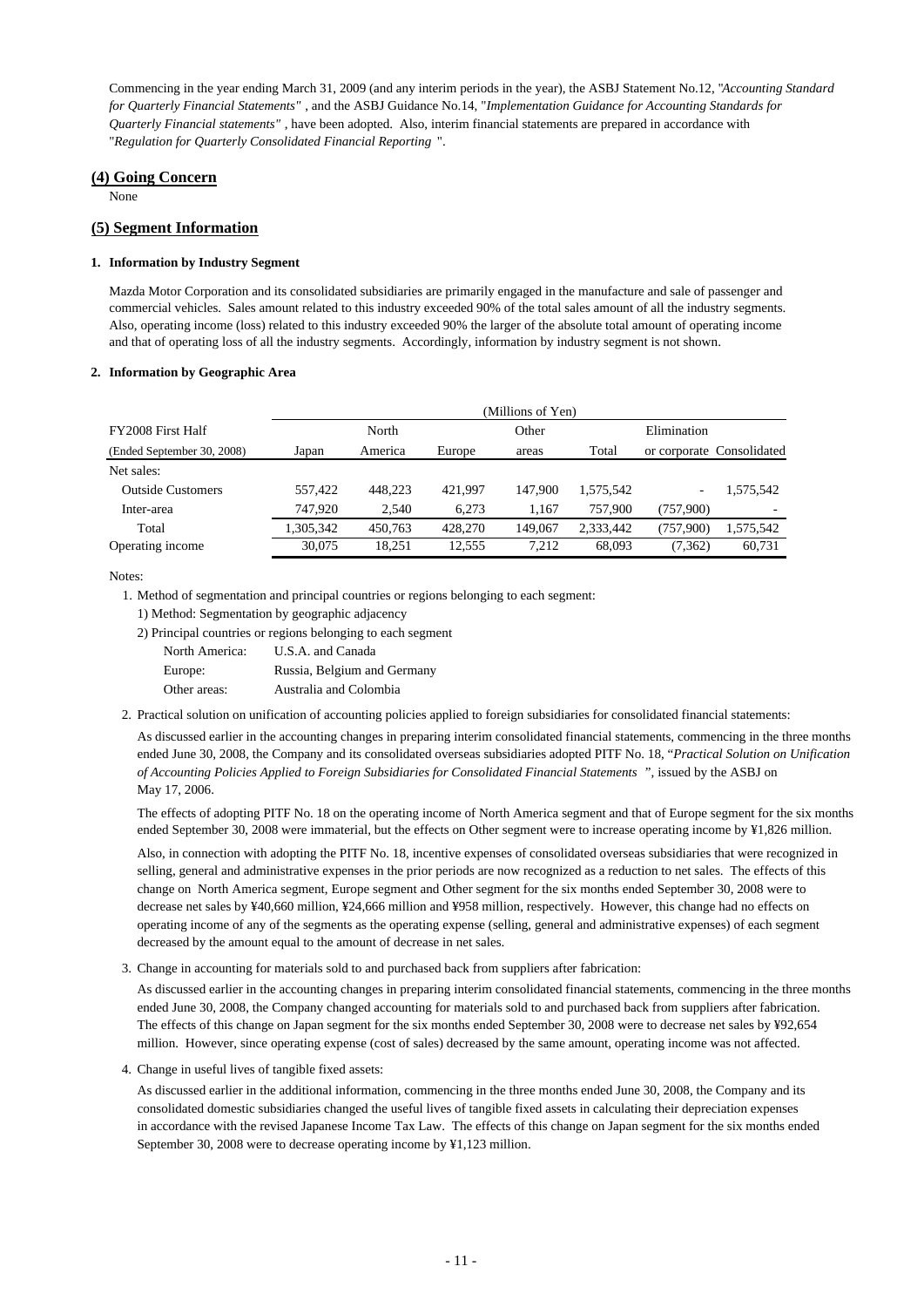## **3. Overseas Sales**

| FY2008 First Half               | (Millions of Yen) |                          |               |               |  |
|---------------------------------|-------------------|--------------------------|---------------|---------------|--|
| (Ended September 30, 2008)      | North America     | Europe                   | Other areas   | Total         |  |
| Overseas sales                  | 463,228           | 430,874                  | 342.689       | 1,236,791     |  |
| Consolidated sales              | -                 | $\overline{\phantom{0}}$ | -             | 1,575,542     |  |
| Percentage of overseas sales to | $\frac{0}{0}$     | $\frac{0}{0}$            | $\frac{0}{0}$ | $\frac{0}{0}$ |  |
| consolidated sales              | 29.4              | 27.3                     | 21.8          | 78.5          |  |

Notes:

1. Overseas sales include exports by the Company and its consolidated domestic subsidiaries as well as sales (other than exports to Japan) by overseas consolidated subsidiaries.

- 2. Method of segmentation and principal countries or regions belonging to each segment
	- 1) Method: Segmentation by geographic adjacency
	- 2) Principal countries or regions belonging to each segment

| North America: | U.S.A. and Canada             |
|----------------|-------------------------------|
| Europe:        | Russia, Germany and UK        |
| Other areas:   | Australia, China and Thailand |

## **(6) Significant Changes in the Amount of Equity**

None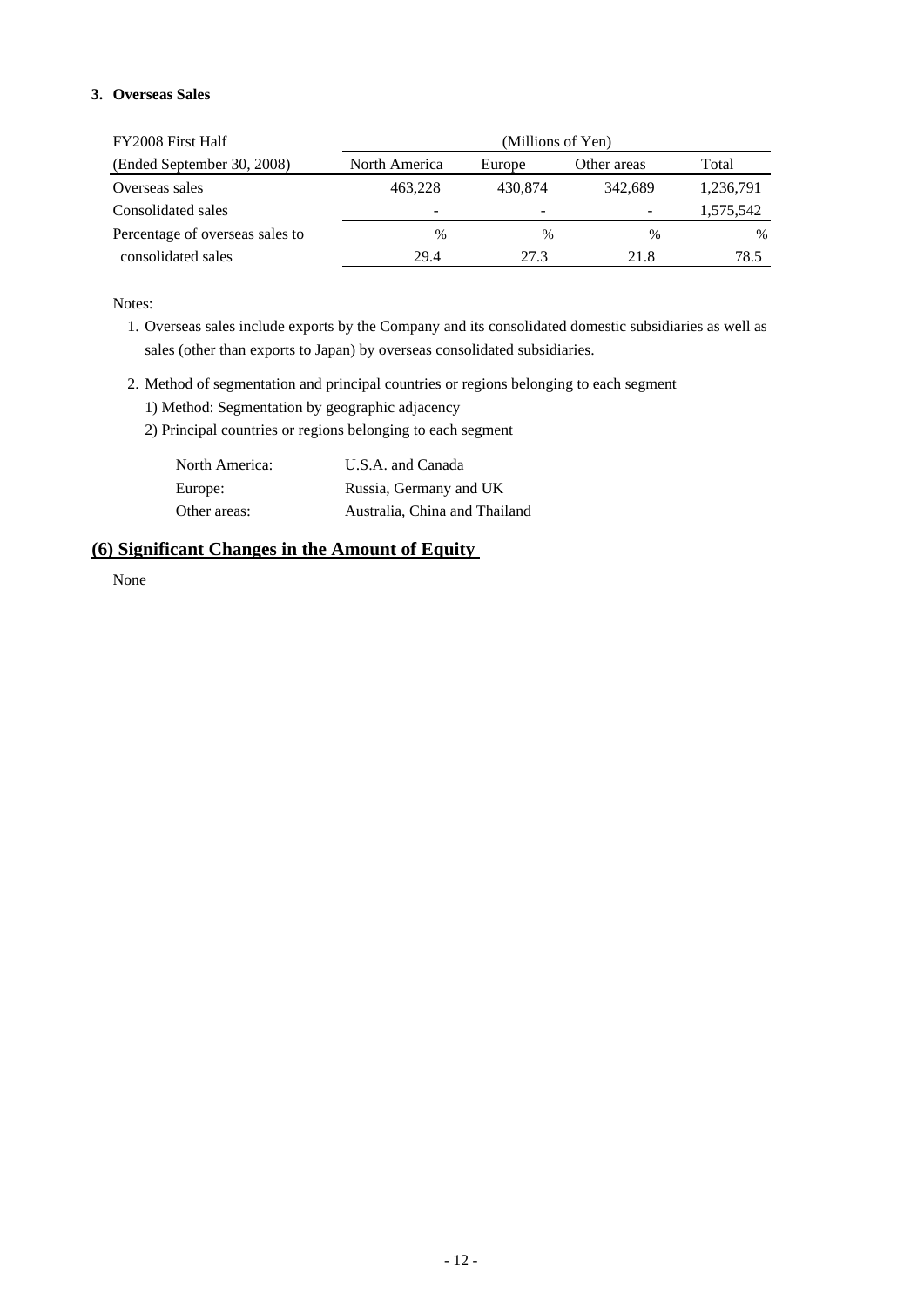## **(1) Consolidated Statement of Income**

 **For the period ended September 30, 2008**

 **With comparative figures for the period ended September 30, 2007**

|                                                           | (Millions of Yen) |                             |                                    |                      |            |
|-----------------------------------------------------------|-------------------|-----------------------------|------------------------------------|----------------------|------------|
|                                                           |                   | FY2007<br><b>First Half</b> | <b>FY2008</b><br><b>First Half</b> | Increase/ (Decrease) |            |
|                                                           |                   | Ended September 30, 2007    | Ended September 30, 2008           | Amount               | Percentage |
| Net sales                                                 | 1                 | 1,656,224                   | 1,575,542                          | (80, 682)            | (4.9)      |
| Costs of sales                                            | $\overline{2}$    | 1,175,040                   | 1,183,302                          | 8,262                | 0.7        |
| Gross profit on sales                                     | 3                 | 481,184                     | 392,240                            | (88,944)             | (18.5)     |
| Selling, general and administrative expenses              | $\overline{4}$    | 408,105                     | 331,509                            | (76, 596)            | (18.8)     |
| <b>Operating income</b>                                   | 5                 | 73,079                      | 60,731                             | (12, 348)            | (16.9)     |
| Non-operating income                                      |                   |                             |                                    |                      |            |
| Interest income<br>Equity in net income of unconsolidated | 6                 | 2,019                       | 2,075                              | 56                   | 2.8        |
| subsidiaries and affiliates                               | 7                 | 3,576                       | 6,288                              | 2,712                | 75.8       |
| Other                                                     | 8                 | 2,986                       | 2,669                              | (317)                | (10.6)     |
| Total                                                     | 9                 | 8,581                       | 11,032                             | 2,451                | 28.6       |
| Non-operating expenses                                    |                   |                             |                                    |                      |            |
| Interest expense                                          | 10                | 9,211                       | 7,467                              | (1,744)              | (18.9)     |
| Foreign exchange loss                                     | 11                | 11,632                      | 10,606                             | (1,026)              | (8.8)      |
| Other                                                     | 12                | 3,222                       | 5,147                              | 1,925                | 59.7       |
| Total                                                     | 13                | 24,065                      | 23,220                             | (845)                | (3.5)      |
| <b>Ordinary</b> income                                    | 14                | 57,595                      | 48,543                             | (9,052)              | (15.7)     |
| Extraordinary profits                                     |                   |                             |                                    |                      |            |
| Profit on sale of tangible fixed assets                   | 15                | 129                         | 114                                | (15)                 | (11.6)     |
| Compensation for the exercise of eminent domain           | 16                | 82                          | 257                                | 175                  | 213.4      |
| Other                                                     | 17                | 27                          | 18                                 | (9)                  | (33.3)     |
| Total                                                     | 18                | 238                         | 389                                | 151                  | 63.4       |
| <b>Extraordinary losses</b>                               |                   |                             |                                    |                      |            |
| Loss on retirement and sale of tangible fixed assets      | 19                | 2,191                       | 1,121                              | (1,070)              | (48.8)     |
| Loss on impairment of fixed assets                        | 20                | 229                         | 1,008                              | 779                  | 340.2      |
| Adoption of revised accounting standard for leases        | 21                | 1.144                       |                                    | (1, 144)             |            |
| Other                                                     | 22                | 2                           |                                    | (2)                  |            |
| Total                                                     | 23                | 3,566                       | 2,129                              | (1, 437)             | (40.3)     |
| Income before income taxes                                | 24                | 54,267                      | 46,803                             | (7, 464)             | (13.8)     |
| Income taxes                                              |                   |                             |                                    |                      |            |
| Current                                                   | 25                | 19,429                      | 11,325                             | (8,104)              | (41.7)     |
| Deferred                                                  | 26                | 5,189                       | 5,888                              | 699                  | 13.5       |
| Minority interests of consolidated subsidiaries           | 27                | 596                         | 57                                 | (539)                | (90.4)     |
| <b>Net income</b>                                         | 28                | 29,053                      | 29,533                             | 480                  | 1.7        |

Note: Commencing in the year ending March 31, 2009 (and any interim periods in the year), interim financial statements are prepared in accordance with "*Accounting Standard for Quarterly Financial Statements* ". However, the comparative figures presented above for the period ended September 30, 2007 are based on First Half Consolidated Financial Results of the prior year.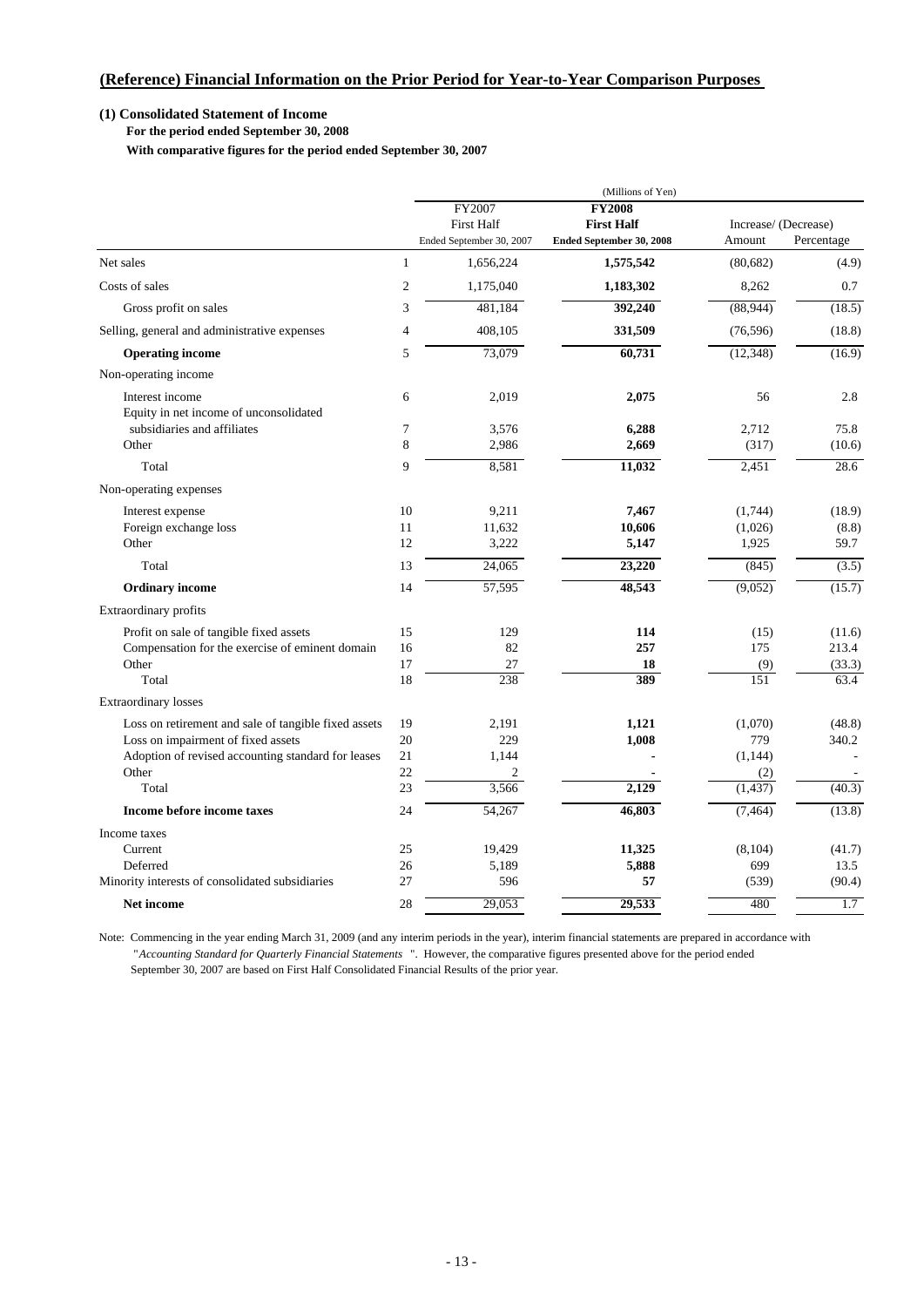### **(2) Consolidated Statement of Cash Flows**

 **For the period ended September 30, 2008**

 **With comparative figures for the period ended September 30, 2007**

|                                                                      | With comparative figures for the period ended September 30, 2007 |                          | (Millions of Yen)               |  |  |  |
|----------------------------------------------------------------------|------------------------------------------------------------------|--------------------------|---------------------------------|--|--|--|
|                                                                      |                                                                  | <b>FY2007</b>            | <b>FY2008</b>                   |  |  |  |
|                                                                      |                                                                  | <b>First Half</b>        | <b>First Half</b>               |  |  |  |
|                                                                      |                                                                  | Ended September 30, 2007 | <b>Ended September 30, 2008</b> |  |  |  |
| <b>Cash flows from operating activities:</b>                         |                                                                  |                          |                                 |  |  |  |
| Income before income taxes                                           | 1                                                                | 54,267                   | 46,803                          |  |  |  |
| Adjustments to reconcile income before income taxes to net cash      |                                                                  |                          |                                 |  |  |  |
| provided by operating activities:                                    |                                                                  |                          |                                 |  |  |  |
| Depreciation and amortization                                        | 2                                                                | 32,672                   | 37,933                          |  |  |  |
| Loss on impairment of fixed assets                                   | 3                                                                | 229                      | 1,008                           |  |  |  |
| Adoption of revised accounting standard for leases                   | $\overline{4}$                                                   | 1,144                    |                                 |  |  |  |
| Allowance for doubtful receivables                                   | 5                                                                | 389                      | 7                               |  |  |  |
| Reserve for warranty expenses                                        | 6                                                                | 4,730                    | 8,064                           |  |  |  |
| Employees' and executive officers' severance and retirement benefits | 7                                                                | (6,034)                  | (3,984)                         |  |  |  |
| Interest and dividend income                                         | $\,$ 8 $\,$                                                      | (2,117)                  | (2,229)                         |  |  |  |
| Interest expense                                                     | 9                                                                | 9,211                    | 7,467                           |  |  |  |
| Equity in net income of unconsolidated subsidiaries and affiliates   | 10                                                               | (3,576)                  | (6,288)                         |  |  |  |
| Loss/(gain) on retirement and sale of tangible fixed assets          | 11                                                               | 2,062                    | 750                             |  |  |  |
| Loss/(gain) on sale of investment securities                         | 12                                                               | (27)                     | (17)                            |  |  |  |
| Decrease/(increase) in trade notes and accounts receivable           | 13                                                               | (8, 455)                 | (4,525)                         |  |  |  |
| Decrease/(increase) in inventories                                   | 14                                                               | 24,405                   | (6,218)                         |  |  |  |
| Increase/(decrease) in trade notes and accounts payable              | 15                                                               | (13, 135)                | (2, 138)                        |  |  |  |
| Increase/(decrease) in other current liabilities                     | 16                                                               | (13,095)                 | (31, 402)                       |  |  |  |
| Other                                                                | 17                                                               | (9,265)                  | (5,790)                         |  |  |  |
| Subtotal                                                             | $18\,$                                                           | 73,405                   | 39,441                          |  |  |  |
| Interest and dividends received                                      | 19                                                               | 5,195                    | 6,389                           |  |  |  |
| Interest paid                                                        | 20                                                               | (9,217)                  | (7, 531)                        |  |  |  |
| Income taxes paid                                                    | 21                                                               | (29,053)                 | (25,315)                        |  |  |  |
| Net cash provided by operating activities                            | 22                                                               | 40,330                   | 12,984                          |  |  |  |
| Cash flows from investing activities:                                |                                                                  |                          |                                 |  |  |  |
| Purchase of investment securities                                    | 23                                                               | (829)                    | (7,105)                         |  |  |  |
| Sale of investment securities                                        | 24                                                               | 50                       | 43                              |  |  |  |
| Acquisition of investment securities from minority shareholders      | 25                                                               | (9,194)                  |                                 |  |  |  |
| Acquisition of tangible fixed assets                                 | 26                                                               | (39,789)                 | (29, 015)                       |  |  |  |
| Proceeds from sale of tangible fixed assets                          | 27                                                               | 1,033                    | 4,239                           |  |  |  |
| Decrease/(increase) in short-term loans receivable                   | 28                                                               | 7                        | (3)                             |  |  |  |
| Long-term loans receivable made                                      | 29                                                               | (147)                    | (286)                           |  |  |  |
| Collections of long-term loans receivable                            | 30                                                               | 80                       | 184                             |  |  |  |
| Other                                                                | 31                                                               | 6                        | (3,284)                         |  |  |  |
| Net cash used in investing activities                                | 32                                                               | (48, 783)                | (35, 227)                       |  |  |  |
| <b>Cash flows from financing activities:</b>                         |                                                                  |                          |                                 |  |  |  |
| Increase/(decrease) in short-term loans payable                      | 33                                                               | 15,074                   | 11,334                          |  |  |  |
| Proceeds from long-term loans payable                                | 34                                                               | 30,000                   | 29,000                          |  |  |  |
| Repayment of long-term loans payable                                 | 35                                                               | (23,599)                 | (29, 159)                       |  |  |  |
| Proceeds from issuance of bonds                                      | 36                                                               |                          | 10,000                          |  |  |  |
| Redemption of bonds                                                  | 37                                                               | (20, 220)                |                                 |  |  |  |
| Proceeds from sale and leaseback transactions                        | 38                                                               | 5,874                    | 3,149                           |  |  |  |
| Payment of lease obligations                                         | 39                                                               | (9, 158)                 | (9,782)                         |  |  |  |
| Cash dividends paid                                                  | 40                                                               | (8, 442)                 | (4,228)                         |  |  |  |
| Cash dividends paid to minority shareholders                         | 41                                                               | (644)                    | (27)                            |  |  |  |
| Other                                                                | 42                                                               | (2,362)                  | (978)                           |  |  |  |
| Net cash (used in)/provided by financing activities                  | 43                                                               | (13, 477)                | 9,309                           |  |  |  |
| Effects of exchange rate fluctuations on cash and cash equivalents   | 44                                                               | 2,285                    | (732)                           |  |  |  |
| Net decrease in cash and cash equivalents                            | 45                                                               | (19, 645)                | (13,666)                        |  |  |  |
| Cash and cash equivalents at beginning of the period                 | 46                                                               | 242,505                  | 223,894                         |  |  |  |
| Increase in cash and cash equivalents due to additional subsidiaries |                                                                  |                          |                                 |  |  |  |
| newly consolidated                                                   | 47                                                               |                          | 5,438                           |  |  |  |
| Cash and cash equivalents at end of the period                       | 48                                                               | 222,860                  | 215,666                         |  |  |  |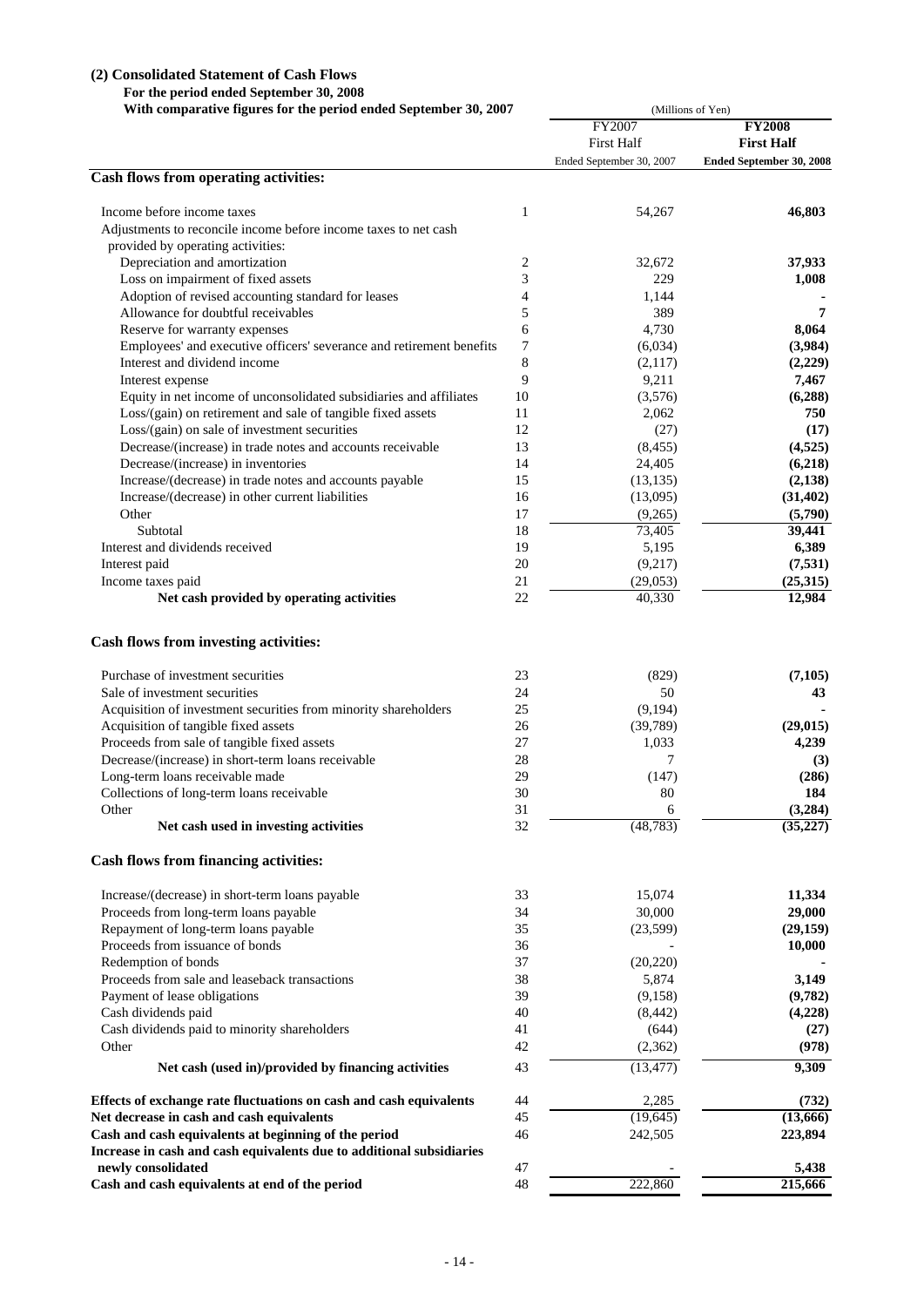### **(3) Segment Information**

### **1. Information by Industry Segment**

Mazda Motor Corporation and its consolidated subsidiaries are primarily engaged in the manufacture and sale of passenger and commercial vehicles. Sales amount related to this industry exceeded 90% of the total sales amount of all the industry segments. Also, operating income (loss) related to this industry exceeded 90% the larger of the absolute total amount of operating income and that of operating loss of all the industry segments. Accordingly, information by industry segment is not shown.

#### **2. Information by Geographic Area**

|                            |           | (Millions of Yen) |         |         |           |                           |           |
|----------------------------|-----------|-------------------|---------|---------|-----------|---------------------------|-----------|
| FY2007 First Half          | North     |                   |         | Other   |           | Elimination               |           |
| (Ended September 30, 2007) | Japan     | America           | Europe  | areas   | Total     | or corporate Consolidated |           |
| Net sales:                 |           |                   |         |         |           |                           |           |
| <b>Outside Customers</b>   | 607.124   | 483.739           | 400.793 | 164.568 | 1.656.224 | $\overline{\phantom{0}}$  | 1.656.224 |
| Inter-area                 | 646,872   | 2,095             | 11.635  | 397     | 660,999   | (660.999)                 |           |
| Total                      | 1,253,996 | 485.834           | 412.428 | 164.965 | 2.317.223 | (660.999)                 | 1,656,224 |
| Operating income           | 48,636    | 7.135             | 9.719   | 9.095   | 74.585    | (1,506)                   | 73,079    |

Note:

1. Method of segmentation and principal countries or regions belonging to each segment

- 1) Method: Segmentation by geographic adjacency
- 2) Principal countries or regions belonging to each segment

| North America: | U.S.A. and Canada       |
|----------------|-------------------------|
| Europe:        | Germany, Belgium and UK |
| Other areas:   | Australia and Colombia  |

### **3. Overseas Sales**

| FY2007 First Half               | (Millions of Yen)        |         |             |           |  |  |
|---------------------------------|--------------------------|---------|-------------|-----------|--|--|
| (Ended September 30, 2007)      | North America            | Europe  | Other areas | Total     |  |  |
| Overseas sales                  | 506.392                  | 408,606 | 326,157     | 1,241,155 |  |  |
| Consolidated sales              | $\overline{\phantom{0}}$ | -       |             | 1,656,224 |  |  |
| Percentage of overseas sales to | $\frac{0}{0}$            | $\%$    | %           | $\%$      |  |  |
| consolidated sales              | 30.6                     | 24.7    | 19.7        | 74.9      |  |  |

Notes:

1. Overseas sales include exports by the Company and its consolidated domestic subsidiaries as well as sales (other than exports to Japan) by overseas consolidated subsidiaries.

- 2. Method of segmentation and principal countries or regions belonging to each segment
	- 1) Method: Segmentation by geographic adjacency
	- 2) Principal countries or regions belonging to each segment

| North America: | U.S.A. and Canada             |
|----------------|-------------------------------|
| Europe:        | Germany, UK and Russia        |
| Other areas:   | Australia, China and Colombia |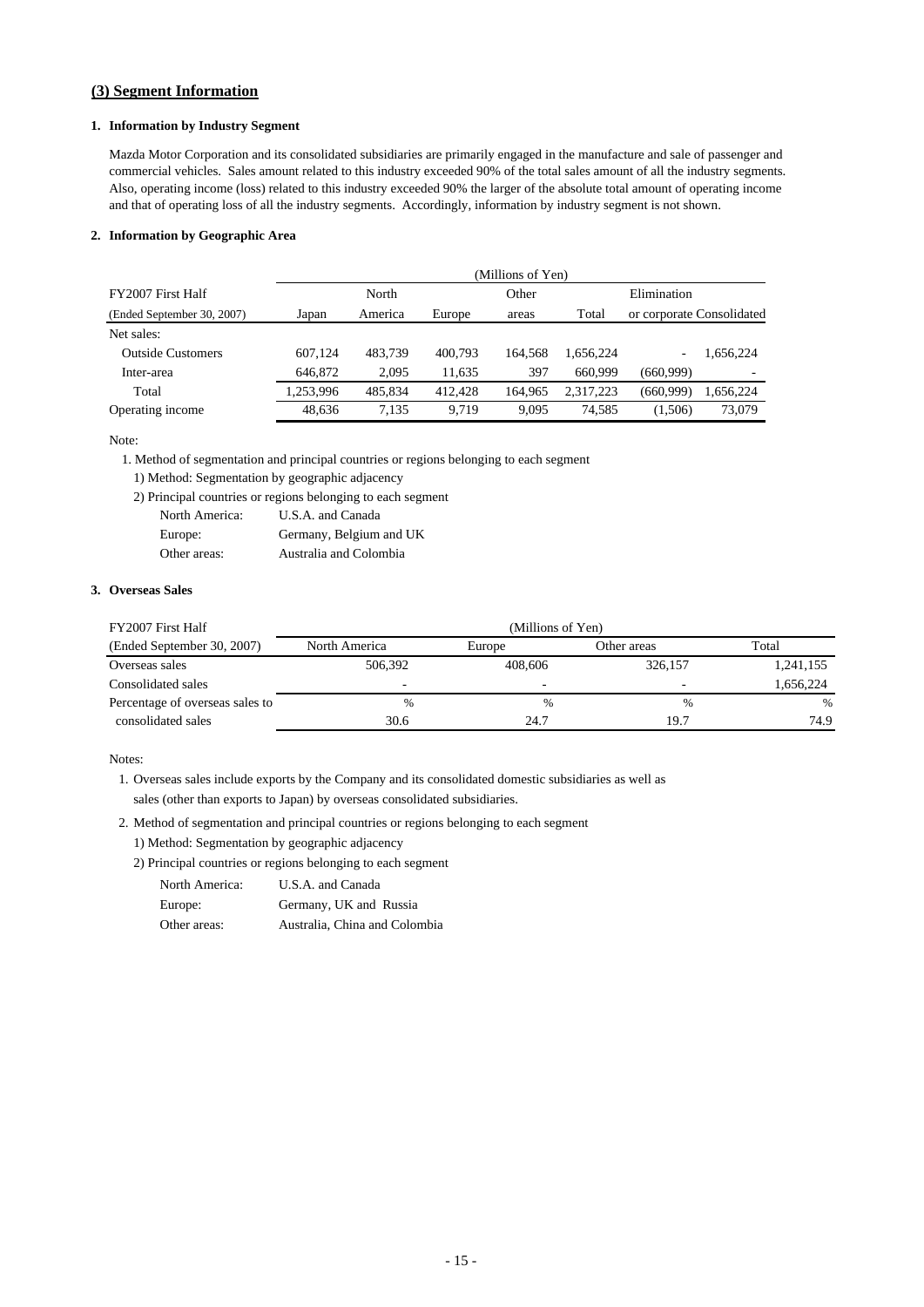## **6. Production and Sales Information**

### **1. Production Volume**

| Type           | FY2007 First Half          | <b>FY2008 First Half</b>   | Increase/  |  |  |
|----------------|----------------------------|----------------------------|------------|--|--|
|                | (Ended September 30, 2007) | (Ended September 30, 2008) | (Decrease) |  |  |
|                | units                      | units                      | units      |  |  |
| Passenger cars | 450,629                    | 540,603                    | 89,974     |  |  |
|                |                            |                            |            |  |  |
| Trucks         | 21,601                     | 19,518                     | (2,083)    |  |  |
|                |                            |                            |            |  |  |
| Vehicles Total | 472,230                    | 560,121                    | 87,891     |  |  |

Note: Production volume figures do not include those Mazda-brand vehicles produced by the following

joint venture assembly plants with Ford (that are accounted for by the equity method):

|                                   | <b>FY2007</b>     | <b>FY2008</b>     | Increase/     |  |
|-----------------------------------|-------------------|-------------------|---------------|--|
|                                   | <b>First Half</b> | <b>First Half</b> | (Decrease)    |  |
| AutoAlliance International, Inc.  | 29.741 units      | 29,483 units      | $(258)$ units |  |
| AutoAlliance (Thailand) Co., Ltd. | 25.389            | 28,328            | 2.939         |  |

### **2. Sales Volume and Revenue**

|                            |         | FY2007 First Half          |                | <b>FY2008 First Half</b>   | Increase/                |             |  |  |
|----------------------------|---------|----------------------------|----------------|----------------------------|--------------------------|-------------|--|--|
| Type                       |         | (Ended September 30, 2007) |                | (Ended September 30, 2008) | (Decrease)               |             |  |  |
|                            | Volume  | Revenue                    | Volume         | <b>Revenue</b>             | Volume                   | Revenue     |  |  |
|                            | units   | million yen                | units          | million yen                | units                    | million yen |  |  |
| Vehicles                   | 575,092 | 1,218,443                  | 648,195        | 1,224,096                  | 73.103                   | 5,653       |  |  |
| Knockdown Parts (Overseas) |         | 54,034                     | ٠              | 49.363                     |                          | (4,671)     |  |  |
| Parts                      |         | 141.781                    | $\blacksquare$ | 151,038                    | -                        | 9,257       |  |  |
| Other                      | ٠       | 241,966                    | $\blacksquare$ | 151,045                    | $\overline{\phantom{a}}$ | (90, 921)   |  |  |
| Total                      |         | 1.656.224                  | ٠              | 1,575,542                  |                          | (80, 682)   |  |  |

### Sales Volume by Market

| Type           | FY2007 First Half          | <b>FY2008 First Half</b>   | Increase/  |  |  |
|----------------|----------------------------|----------------------------|------------|--|--|
|                | (Ended September 30, 2007) | (Ended September 30, 2008) | (Decrease) |  |  |
|                | units                      | units                      | units      |  |  |
| Japan          | 123,749                    | 121,318                    | (2,431)    |  |  |
| North America  | 185,337                    | 206,581                    | 21,244     |  |  |
| Europe         | 140,271                    | 171,830                    | 31,559     |  |  |
| Other          | 125,735                    | 148,466                    | 22,731     |  |  |
| Overseas Total | 451,343                    | 526,877                    | 75,534     |  |  |
| Total          | 575,092                    | 648,195                    | 73,103     |  |  |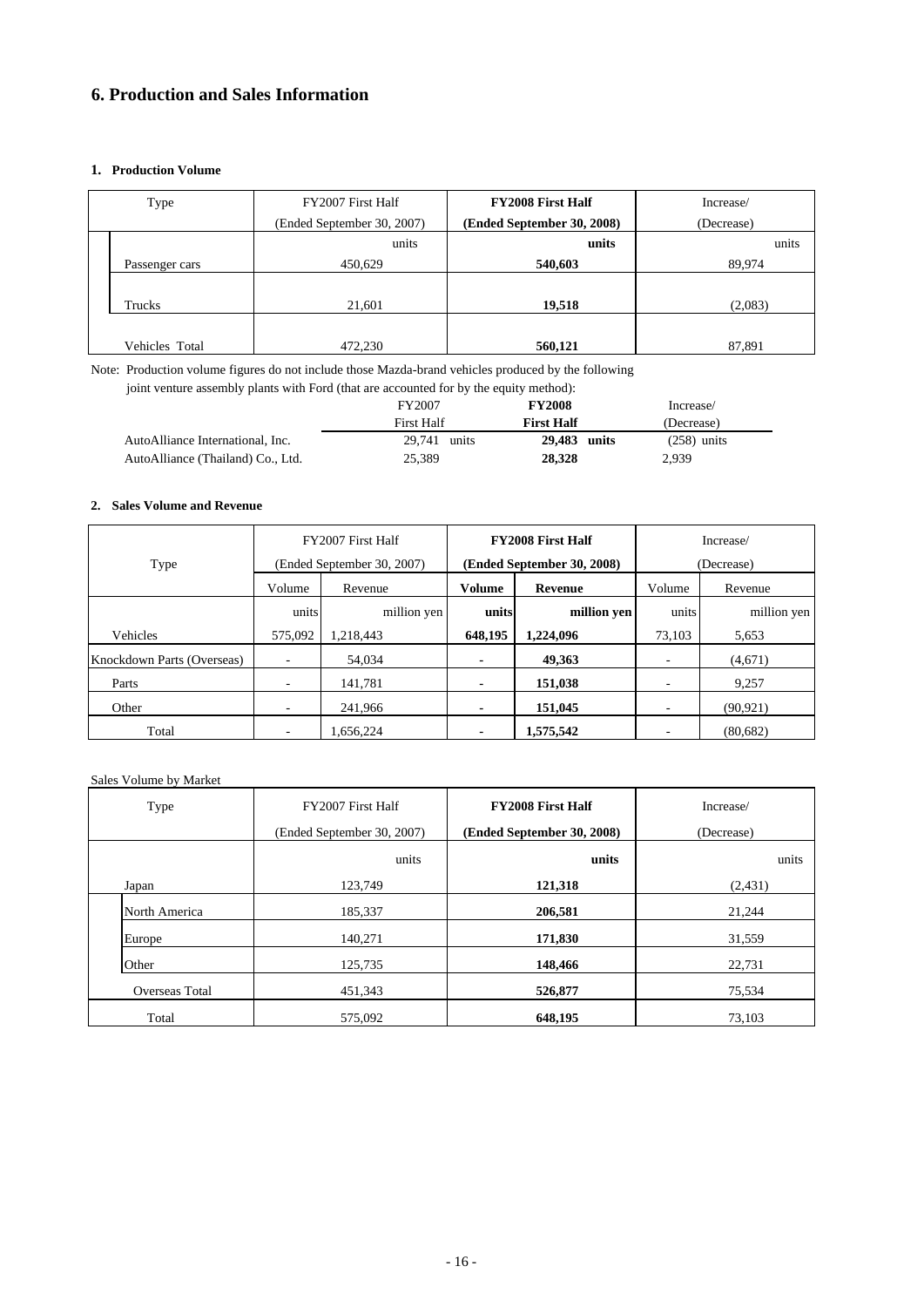# **FY2008 First Half Financial Summary (Consolidated)** October 30, 2008

Mazda Motor Corporation

| (In 100 millions of yen)                       |                               |                | FY2007 1st. HF  |        |              |                 | FY2008 1st. HF |                   | FY2007        |                  | <b>FY2008</b> |                 | FY2008           |           |  |  |  |  |       |  |       |  |
|------------------------------------------------|-------------------------------|----------------|-----------------|--------|--------------|-----------------|----------------|-------------------|---------------|------------------|---------------|-----------------|------------------|-----------|--|--|--|--|-------|--|-------|--|
| (In thousands of units)                        |                               |                | (Apr.07-Sep.07) |        | 1st. Qtr.    | (Apr.08-Sep.08) |                | $(Apr.07-Mar.08)$ |               | (Apr.08-Mar.09)  |               | (Apr.08-Mar.09) |                  |           |  |  |  |  |       |  |       |  |
|                                                | (Upper left: return on sales) |                |                 |        |              |                 |                |                   |               |                  | Projection    |                 | Prior Projection |           |  |  |  |  |       |  |       |  |
|                                                |                               |                |                 | %      |              |                 |                | $\frac{9}{6}$     |               | $\%$             |               | $^{96}$         |                  | $\%$      |  |  |  |  |       |  |       |  |
| Domestic                                       |                               | $\mathbf{1}$   | 4,151           | (6.1)  | 1,573        | 1,814           | 3,387          | (18.4)            | 8,801         | (0.8)            | 6,700         | (23.9)          | 6,700            | (23.9)    |  |  |  |  |       |  |       |  |
| Overseas                                       |                               | $\overline{c}$ | 12,411          | 15.0   | 6,145        | 6,223           | 12,368         | (0.4)             | 25,957        | 10.0             | 23,300        | (10.2)          | 23,300           | (10.2)    |  |  |  |  |       |  |       |  |
| Net sales                                      |                               | 3              | 16,562          | 8.9    | 7,718        | 8,037           | 15,755         | (4.9)             | 34,758        | 7.0              | 30,000        | (13.7)          | 30,000           | (13.7)    |  |  |  |  |       |  |       |  |
| Operating income                               |                               | $\overline{4}$ | 4.4%<br>731     | 4.8    | 3.7%<br>283  | 4.0%<br>324     | 3.9%<br>607    | (16.9)            | 4.7%<br>1,621 | 2.3              | 3.0%<br>900   | (44.5)          | 3.8%<br>1,150    | (29.1)    |  |  |  |  |       |  |       |  |
| Ordinary income                                |                               | 5              | 3.5%<br>576     | 1.8    | 3.0%<br>229  | 3.2%<br>256     | 3.1%<br>485    | (15.7)            | 4.3%<br>1,485 | 16.2             | 3.0%<br>900   | (39.4)          | 3.7%<br>1,100    | (25.9)    |  |  |  |  |       |  |       |  |
| Income before income taxes                     |                               | 6              | 3.3%<br>543     | 3.6    | 2.9%<br>226  | 3.0%<br>242     | 3.0%<br>468    | (13.8)            | 4.1%<br>1,431 | 20.8             | 2.8%<br>830   | (42.0)          | 3.3%<br>1,000    | (30.1)    |  |  |  |  |       |  |       |  |
|                                                |                               |                | 1.8%            |        | 1.9%         | 1.8%            | 1.9%           |                   | 2.6%          |                  | 1.7%          |                 | 2.3%             |           |  |  |  |  |       |  |       |  |
| Net income<br>Operating income                 |                               | $\tau$         | 291             | 6.8    | 150          | 145             | 295            | 1.7               | 918           | 24.5             | 500           | (45.6)          | 700              | (23.8)    |  |  |  |  |       |  |       |  |
| by geographic area                             |                               |                |                 |        |              |                 |                |                   |               |                  |               |                 |                  |           |  |  |  |  |       |  |       |  |
| Japan                                          |                               | 8              | 486             |        | 138          | 163             | 301            |                   | 1,076         |                  |               |                 |                  |           |  |  |  |  |       |  |       |  |
| North America                                  |                               | 9              | 71              |        | 66           | 117             | 183            |                   | 60            |                  |               |                 |                  |           |  |  |  |  |       |  |       |  |
| Europe                                         |                               | 10             | 97              |        | 40           | 86              | 126            |                   | 180           |                  |               |                 |                  |           |  |  |  |  |       |  |       |  |
| Other                                          |                               | 11             | 91              |        | 52           | 20              | 72             |                   | 208           |                  |               |                 |                  |           |  |  |  |  |       |  |       |  |
| Operating profit change                        |                               |                |                 |        |              |                 |                |                   |               |                  |               |                 |                  |           |  |  |  |  |       |  |       |  |
| Volume & mix                                   |                               | 12             |                 |        | 263          | 188             | 451            |                   |               |                  | 270           |                 | 460              |           |  |  |  |  |       |  |       |  |
| Exchange rate                                  |                               | 13             |                 |        | (170)        | (110)           | (280)<br>(85)  |                   |               |                  | (780)         |                 | (780)            |           |  |  |  |  |       |  |       |  |
| Product enrichment                             |                               | 14             |                 |        | (32)         | (53)            |                |                   |               |                  | (190)         |                 | (190)            |           |  |  |  |  |       |  |       |  |
| Cost reduction                                 |                               | 15<br>16       |                 |        | (6)<br>(51)  | (54)            | (60)<br>(71)   |                   |               | $\boldsymbol{0}$ |               | 90              |                  |           |  |  |  |  |       |  |       |  |
| Marketing expense                              |                               | 17             |                 |        |              | (20)            | (79)           |                   |               |                  | (30)<br>9     |                 | (50)             |           |  |  |  |  |       |  |       |  |
| Other<br>Total                                 |                               | 18             |                 |        | (44)<br>(40) | (35)<br>(84)    | (124)          |                   |               |                  | (721)         |                 | (1)<br>(471)     |           |  |  |  |  |       |  |       |  |
| Average rate                                   | Yen / US\$                    |                | 119             |        | 105          | 108             | 106            |                   | 114           |                  | 103           |                 | 100              |           |  |  |  |  |       |  |       |  |
| for the period                                 | Yen / EUR                     | 19             | 162             |        | 163          | 162             |                | 163               |               |                  | 152           |                 | 150              |           |  |  |  |  |       |  |       |  |
|                                                | Yen / US\$                    |                | 118             |        | 103          | 106             |                | 104               |               |                  | 104           |                 | 101              |           |  |  |  |  |       |  |       |  |
| <b>Transaction</b> rate                        | Yen / EUR                     | 20             | 155             |        | 155          | 161             | 158            |                   | 115<br>157    |                  | 157           |                 | 151              |           |  |  |  |  |       |  |       |  |
| Capital investment                             |                               | 21             | 353             |        | 391          | 208             | 599            |                   | 755           |                  | 900           |                 | 850              |           |  |  |  |  |       |  |       |  |
| Depreciation and amortization                  |                               | 22             | 327             |        | 185          | 194             | 379            |                   | 665           |                  | 730           |                 | 730              |           |  |  |  |  |       |  |       |  |
| R & D cost                                     |                               | 23             | 575             |        | 289          | 274             | 563            |                   |               |                  |               |                 | 1,144            |           |  |  |  |  | 1,110 |  | 1,150 |  |
| Total assets                                   | 24<br>19,351                  |                |                 | 20,489 | 20,406       | 20,406          |                | 19,856            |               |                  |               |                 |                  |           |  |  |  |  |       |  |       |  |
| Equity                                         | 25                            |                | 5,014           |        | 5,499        | 5,722           | 5,722          |                   | 5,542         |                  |               |                 |                  |           |  |  |  |  |       |  |       |  |
| Financial debt                                 |                               | $26\,$         | 5,104           |        | 5,811        | 5,905           | 5,905          |                   | 5,050         |                  |               |                 |                  |           |  |  |  |  |       |  |       |  |
| Net financial debt                             |                               | 27             | 2,875           |        | 3,644        | 3,748           | 3,748          |                   | 2,811         |                  |               |                 |                  |           |  |  |  |  |       |  |       |  |
| Cash flow                                      |                               | 28             | (85)            |        | (139)        | (83)            | (222)          |                   | 102           |                  |               |                 |                  |           |  |  |  |  |       |  |       |  |
| Domestic                                       |                               | 29             | 123             | (5.8)  | 54           | 69              | 123            | (0.1)             | 256           | (1.9)            | 247           | (3.4)           | 257              | $0.5\,$   |  |  |  |  |       |  |       |  |
| North America                                  |                               | 30             | 213             | 7.1    | 109          | 91              | 200            | (6.2)             | 406           | 6.8              | 396           | (2.4)           | 400              | (1.4)     |  |  |  |  |       |  |       |  |
| Europe                                         |                               | 31             | 153             | (0.3)  | 93           | 86              | 179            | 17.3              | 327           | 7.4              | 370           | 13.3            | 360              | 10.2      |  |  |  |  |       |  |       |  |
| China                                          |                               | 32             | 41              | (32.6) | 33           | 30              | 63             | 52.6              | 101           | (21.8)           | 130           | 28.7            | 180              | 78.2      |  |  |  |  |       |  |       |  |
| Other                                          |                               | 33             | 129             | 17.9   | 69           | 67              | 136            | 5.2               | 273           | 20.4             | 262           | (4.4)           | 283              | 3.3       |  |  |  |  |       |  |       |  |
| Overseas                                       |                               | 34             | 536             | 2.6    | 304          | 274             | 578            | 7.8               | 1,107         | 6.4              | 1,158         | 4.6             | 1,223            | 10.5      |  |  |  |  |       |  |       |  |
| Global retail volume                           |                               | 35             | 659             | 0.9    | 358          | 343             | 701            | 6.3               | 1,363         | 4.7              | 1,405         | 3.1             |                  | 1,480 8.6 |  |  |  |  |       |  |       |  |
| Number of Employees<br>(Excluding dispatchees) |                               | 36             | 39,441          |        | 40,553       | 40,458          | 40,458         |                   | 39,364        |                  |               |                 |                  |           |  |  |  |  |       |  |       |  |

Notes: 1) Global retail volume refers to the total retail units of Mazda-brand vehicles sold on a global basis.

2) Commencing in the year ending March 31, 2009 (and any interim periods in the year), "*Accounting Standard for Quarterly*

 *Financial Statements* " and "*Implementation Guidance for Accounting Standards for Quarterly Financial Statements*" have been adopted.